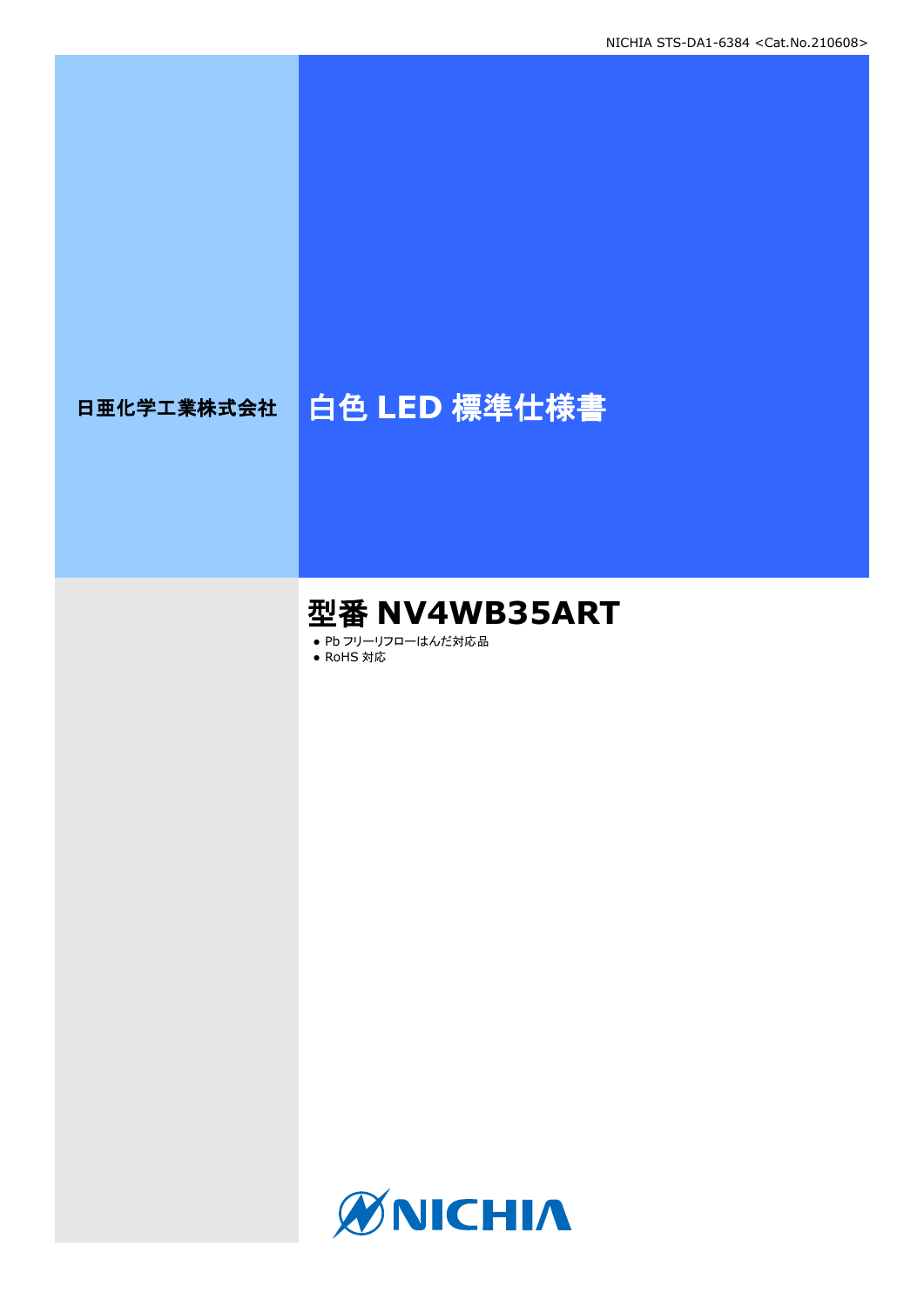## 規格

### (1) 絶対最大定格

| 項目        | 記号                           | 最大定格           | 単位 |
|-----------|------------------------------|----------------|----|
| 順電流       | IF                           | 900            | mA |
| パルス順電流    | ${\rm I}_{\rm FP}$           | 1200           | mA |
| 逆電圧       | $V_{R}$                      | 20             |    |
| 許容損失      | $P_D$                        | 11.1           | W  |
| 動作温度      | ${\mathsf T}_{\textsf{opr}}$ | $-40 \sim 100$ | °C |
| 保存温度      | $T_{\rm stq}$                | $-40 \sim 100$ | °C |
| ジャンクション温度 |                              | 150            | °C |

\* T<sub>1</sub>=25°C での値です。

\* IFP条件は、パルス幅 10ms 以下、デューティー比は 10%以下です。

\* IF、IFPは、ディレーティング特性を参照してください。

### (2) 特性

|                  | 項目          | 記号                        | 条件             | 標準      | 最大                       | 単位                           |
|------------------|-------------|---------------------------|----------------|---------|--------------------------|------------------------------|
| 順電圧              |             | $V_F$                     | $I_F = 700mA$  | 11.86   |                          | V                            |
| 逆電流              |             | $I_R$                     | $V_R = 5V$     |         |                          | μA                           |
|                  | 光束(色度座標 1)  | $\Phi$ <sub>v</sub>       | $I_F = 700$ mA | 1210    |                          | Im                           |
| R70 ランク          | 光度(色度座標 1)  | $I_{v}$                   | $I_F = 700mA$  | 391     |                          | cd                           |
|                  | 演色性(色度座標 1) | $R_a$                     | $I_F = 700$ mA | 73      | $\overline{\phantom{a}}$ | $\overline{\phantom{a}}$     |
|                  | X           |                           | $I_F = 700mA$  | 0.3818  |                          |                              |
| 色度座標 1           | У           |                           | $I_F = 700$ mA | 0.3797  | $\overline{\phantom{a}}$ |                              |
|                  | 光束(色度座標 2)  | $\Phi_{v}$                | $I_F = 700mA$  | 1040    |                          | Im                           |
| R8000 ランク        | 光度(色度座標 2)  | $I_{\rm v}$               | $I_F = 700mA$  | 344     | $\overline{\phantom{a}}$ | cd                           |
|                  | 演色性(色度座標 2) | $R_{a}$                   | $I_F = 700$ mA | 83      | $\overline{\phantom{a}}$ | $\overline{\phantom{a}}$     |
|                  | 光束(色度座標 2)  | $\Phi_v$                  | $I_F = 700mA$  | 760     |                          | Im                           |
| R9080 ランク        | 光度(色度座標 2)  | $I_{v}$                   | $I_F = 700mA$  | 270     | $\blacksquare$           | cd                           |
|                  | 演色性(色度座標 2) | $R_{a}$                   | $I_F = 700mA$  | 93      | $\blacksquare$           |                              |
| X<br>色度座標 2<br>У |             |                           | $I_F = 700mA$  | 0.4338  | $\overline{\phantom{a}}$ |                              |
|                  |             |                           | $I_F = 700mA$  | 0.4030  |                          |                              |
|                  | 光束(色度座標 3)  | $\Phi_v$                  | $I_F = 700mA$  | 1236    | $\blacksquare$           | lm                           |
| R70 ランク          | 光度(色度座標 3)  | $I_{\nu}$                 | $I_F = 700mA$  | 395     |                          | cd                           |
|                  | 演色性(色度座標 3) | $R_{a}$                   | $I_F = 700mA$  | 73      | $\blacksquare$           | $\qquad \qquad \blacksquare$ |
|                  | 光束(色度座標 3)  | $\Phi_{\rm v}$            | $I_F = 700mA$  | 1150    |                          | lm                           |
| R8000 ランク        | 光度(色度座標 3)  | $\mathbf{I}_{\mathsf{v}}$ | $I_F = 700mA$  | 379     | $\blacksquare$           | cd                           |
|                  | 演色性(色度座標 3) | $R_a$                     | $I_F = 700mA$  | 83      |                          |                              |
|                  | X           |                           | $I_F = 700mA$  | 0.3447  |                          |                              |
| 色度座標 3           | У           | $\overline{\phantom{a}}$  | $I_F = 700mA$  | 0.3553  |                          |                              |
|                  | 光束(色度座標4)   | $\Phi_v$                  | $I_F = 700mA$  | 930     |                          | lm                           |
| R9080 ランク        | 光度(色度座標4)   | $\mathbf{I}_{\mathsf{v}}$ | $I_F = 700mA$  | 311     |                          | cd                           |
|                  | 演色性(色度座標4)  | $R_a$                     | $I_F = 700mA$  | 93      | $\blacksquare$           | $\overline{\phantom{0}}$     |
|                  | x           |                           | $I_F = 700mA$  | 0.3287  |                          |                              |
| 色度座標 4           | y           |                           | $I_F = 700mA$  | 0.3417  |                          |                              |
| 熱抵抗              |             | $R_{\theta}$              |                | $1.5\,$ | 2.8                      | °C/W                         |

\* TJ=25°C での値です。パルス駆動により測定しています。

\* 光学特性は、CIE 127:2007 に準拠した値です。

\* 色度座標は、CIE 1931 色度図に基づくものとします。

\* 熱抵抗 RθJSは、ダイスから TS測定ポイントまでの熱抵抗を表します。

\* 熱抵抗 RθJSは、JESD51-1 に準拠した Dynamic 法により測定しています。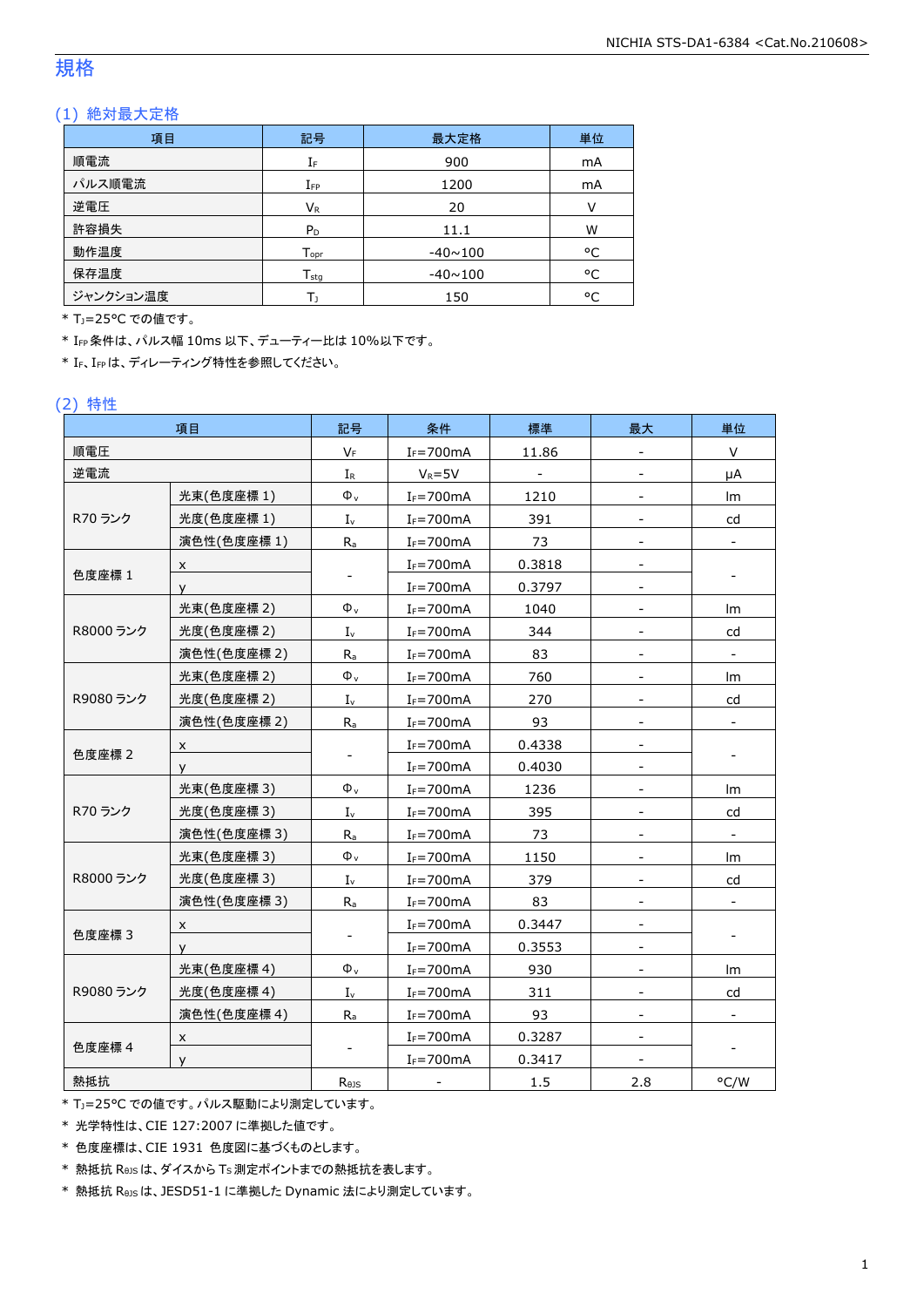## ランク分け

| 項目  | ランク                      |                           | 条件            | 最小   | 最大   | 単位     |  |
|-----|--------------------------|---------------------------|---------------|------|------|--------|--|
|     | Lv10                     |                           |               | 11.8 | 12.4 |        |  |
| 順電圧 | Lv9c                     |                           | $I_F = 700mA$ | 11.2 | 11.8 | $\vee$ |  |
| 逆電流 | $\overline{\phantom{0}}$ |                           | $V_R = 5V$    | -    | 5    | μA     |  |
|     | E1300                    |                           |               | 1300 | 1400 |        |  |
|     | E1200                    |                           |               | 1200 | 1300 |        |  |
|     | E1100                    |                           |               | 1100 | 1200 |        |  |
|     | E1000                    |                           | $I_F = 700mA$ | 1000 | 1100 | Im     |  |
| 光束  | E900                     |                           |               | 900  | 1000 |        |  |
|     | E800                     |                           |               | 800  | 900  |        |  |
|     | E700                     |                           |               | 700  | 800  |        |  |
|     | E600                     |                           |               | 600  | 700  |        |  |
|     | R70                      | $R_{a}$                   |               | 70   | -    |        |  |
| 演色性 |                          | $R_{a}$                   |               | 80   |      |        |  |
|     | R8000                    | R <sub>9</sub>            | $I_F = 700mA$ | > 0  | -    |        |  |
|     |                          | $\mathsf{R}_{\mathsf{a}}$ |               | 90   | -    |        |  |
|     | R9080                    | R <sub>9</sub>            |               | 80   |      |        |  |

### 色度範囲(I<sub>F</sub>=700mA)

### 色度座標は中央値より MacAdam 楕円 3 ステップ範囲内となります。

|            |     | ランク      | ランク      | ランク      | ランク      | ランク      | ランク      |
|------------|-----|----------|----------|----------|----------|----------|----------|
|            |     | sm273    | sm303    | sm353    | sm403    | sm453    | sm503    |
| 色温度値(単位:K) | Tср | 2700     | 3000     | 3500     | 4000     | 4500     | 5000     |
|            | x   | 0.4578   | 0.4338   | 0.4073   | 0.3818   | 0.3611   | 0.3447   |
| 色度座標中央値    |     | 0.4101   | 0.4030   | 0.3917   | 0.3797   | 0.3658   | 0.3553   |
| 短辺         | a   | 0.004056 | 0.004107 | 0.004098 | 0.004071 | 0.003852 | 0.003555 |
| 長辺         | b   | 0.007872 | 0.008391 | 0.008796 | 0.009282 | 0.009009 | 0.008418 |
| 回転角度       | Φ   | $-36.05$ | $-36.00$ | $-35.47$ | $-35.95$ | $-34.33$ | $-31.78$ |

|            |     | ランク      | ランク      |
|------------|-----|----------|----------|
|            |     | sm573    | sm653    |
| 色温度値(単位:K) | Тcp | 5700     | 6500     |
|            | x   | 0.3287   | 0.3123   |
| 色度座標中央値    |     | 0.3417   | 0.3282   |
| 短辺         | a   | 0.003087 | 0.002709 |
| 長辺         | b   | 0.007809 | 0.006561 |
| 回転角度       | Φ   | $-31.56$ | $-32.35$ |

### 色度座標は中央値より MacAdam 楕円 5 ステップ範囲内となります。

|            |                 | ランク      | ランク      | ランク     | ランク     | ランク     | ランク     |  |  |  |
|------------|-----------------|----------|----------|---------|---------|---------|---------|--|--|--|
|            |                 | sm2750a  | sm2750b  | sm2750c | sm2750d | sm2750e | sm2750f |  |  |  |
| 色温度値(単位:K) | $T_{\text{CP}}$ | 2700     |          |         |         |         |         |  |  |  |
|            | X               | 0.4578   |          |         |         |         |         |  |  |  |
| 色度座標中央値    | $\mathsf{v}$    | 0.4101   |          |         |         |         |         |  |  |  |
| 短辺         | a               |          | 0.006760 |         |         |         |         |  |  |  |
| 長辺         | b               | 0.013120 |          |         |         |         |         |  |  |  |
| 回転角度       | Φ               | $-36.05$ |          |         |         |         |         |  |  |  |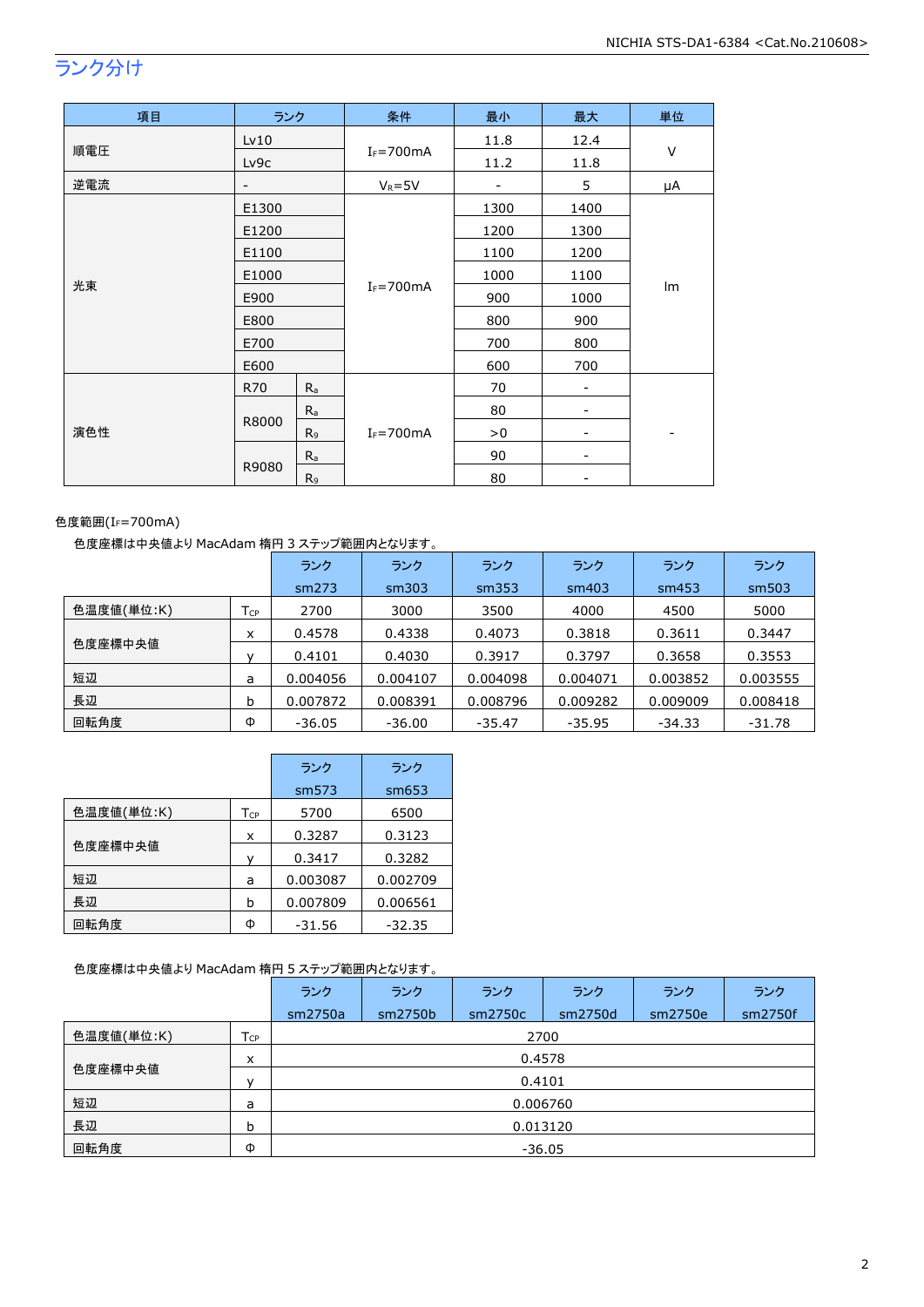|            |                 | ランク      | ランク     | ランク      | ランク     | ランク     | ランク     |  |  |  |
|------------|-----------------|----------|---------|----------|---------|---------|---------|--|--|--|
|            |                 | sm3050a  | sm3050b | sm3050c  | sm3050d | sm3050e | sm3050f |  |  |  |
| 色温度値(単位:K) | $T_{\text{CP}}$ |          | 3000    |          |         |         |         |  |  |  |
| 色度座標中央値    | $\times$        |          | 0.4338  |          |         |         |         |  |  |  |
|            | $\mathbf{v}$    | 0.4030   |         |          |         |         |         |  |  |  |
| 短辺         | а               |          |         | 0.006845 |         |         |         |  |  |  |
| 長辺         | b               | 0.013985 |         |          |         |         |         |  |  |  |
| 回転角度       | Φ               | $-36.00$ |         |          |         |         |         |  |  |  |

|            |                 | ランク      | ランク     | ランク      | ランク     | ランク     | ランク     |  |  |
|------------|-----------------|----------|---------|----------|---------|---------|---------|--|--|
|            |                 | sm3550a  | sm3550b | sm3550c  | sm3550d | sm3550e | sm3550f |  |  |
| 色温度値(単位:K) | T <sub>CP</sub> | 3500     |         |          |         |         |         |  |  |
| 色度座標中央値    | x               | 0.4073   |         |          |         |         |         |  |  |
|            |                 | 0.3917   |         |          |         |         |         |  |  |
| 短辺         | a               |          |         | 0.006830 |         |         |         |  |  |
| 長辺         | b               | 0.014660 |         |          |         |         |         |  |  |
| 回転角度       | Φ               | $-35.47$ |         |          |         |         |         |  |  |

|            |                 | ランク      | ランク      | ランク     | ランク     | ランク     | ランク     |  |  |  |
|------------|-----------------|----------|----------|---------|---------|---------|---------|--|--|--|
|            |                 | sm4050a  | sm4050b  | sm4050c | sm4050d | sm4050e | sm4050f |  |  |  |
| 色温度値(単位:K) | T <sub>CP</sub> | 4000     |          |         |         |         |         |  |  |  |
| 色度座標中央値    | x               | 0.3818   |          |         |         |         |         |  |  |  |
|            | v               | 0.3797   |          |         |         |         |         |  |  |  |
| 短辺         | a               |          | 0.006785 |         |         |         |         |  |  |  |
| 長辺         | b               | 0.015470 |          |         |         |         |         |  |  |  |
| 回転角度       | Φ               | $-35.95$ |          |         |         |         |         |  |  |  |

|            |                 | ランク      | ランク      | ランク     | ランク     | ランク     | ランク     |  |  |
|------------|-----------------|----------|----------|---------|---------|---------|---------|--|--|
|            |                 | sm4550a  | sm4550b  | sm4550c | sm4550d | sm4550e | sm4550f |  |  |
| 色温度値(単位:K) | T <sub>CP</sub> |          | 4500     |         |         |         |         |  |  |
| 色度座標中央値    | $\times$        | 0.3611   |          |         |         |         |         |  |  |
|            | $\mathbf{v}$    | 0.3658   |          |         |         |         |         |  |  |
| 短辺         | a               |          | 0.006420 |         |         |         |         |  |  |
| 長辺         | b               | 0.015015 |          |         |         |         |         |  |  |
| 回転角度       | Φ               | $-34.33$ |          |         |         |         |         |  |  |

|            |                 | ランク      | ランク      | ランク     | ランク     | ランク     | ランク     |  |  |
|------------|-----------------|----------|----------|---------|---------|---------|---------|--|--|
|            |                 | sm5050a  | sm5050b  | sm5050c | sm5050d | sm5050e | sm5050f |  |  |
| 色温度値(単位:K) | T <sub>CP</sub> | 5000     |          |         |         |         |         |  |  |
| 色度座標中央値    | X               | 0.3447   |          |         |         |         |         |  |  |
|            | $\mathbf{v}$    | 0.3553   |          |         |         |         |         |  |  |
| 短辺         | a               |          | 0.005925 |         |         |         |         |  |  |
| 長辺         | b               | 0.014030 |          |         |         |         |         |  |  |
| 回転角度       | Φ               | -31.78   |          |         |         |         |         |  |  |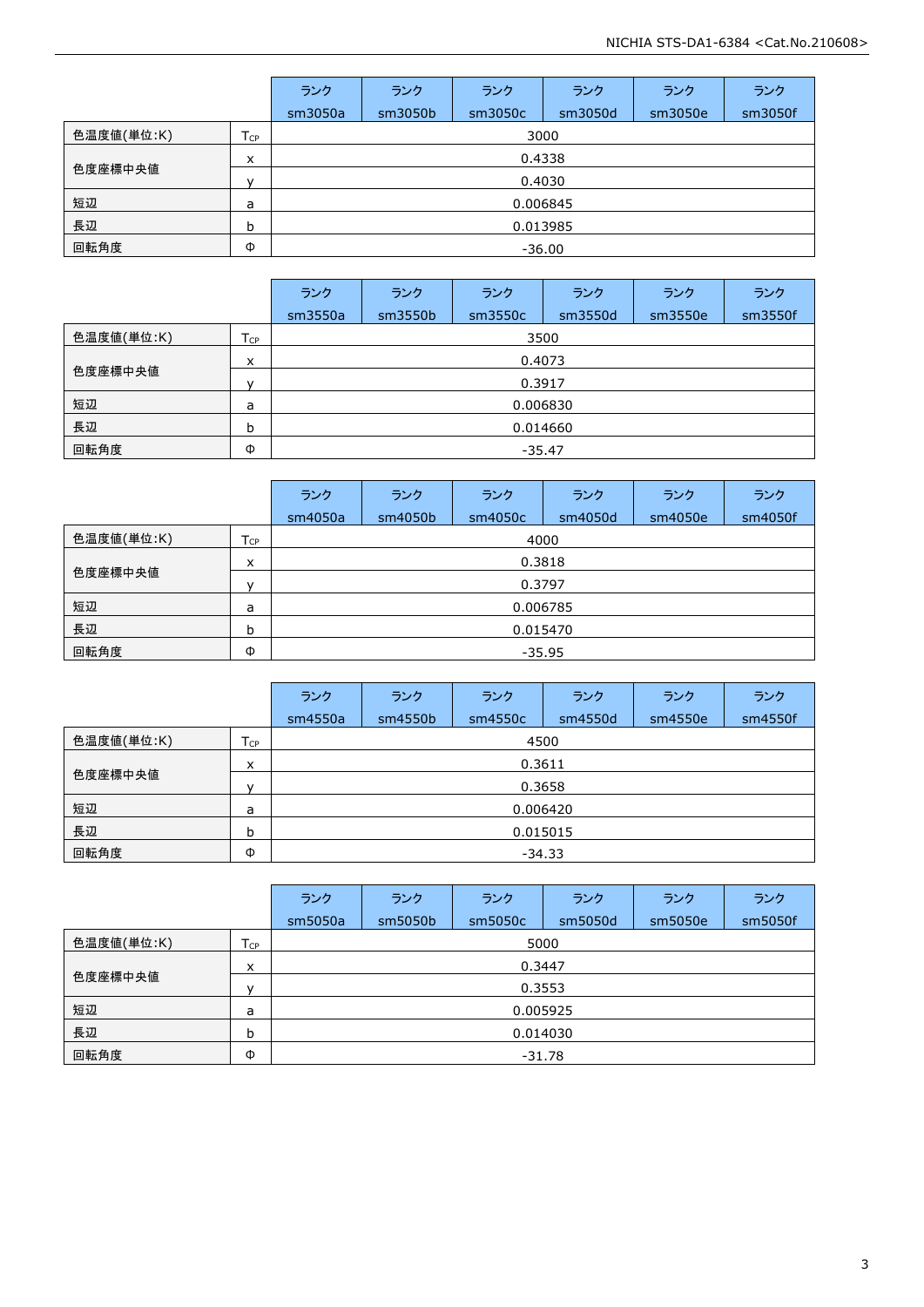|            |              | ランク      | ランク      | ランク     | ランク     | ランク     | ランク     |  |  |
|------------|--------------|----------|----------|---------|---------|---------|---------|--|--|
|            |              | sm5750a  | sm5750b  | sm5750c | sm5750d | sm5750e | sm5750f |  |  |
| 色温度値(単位:K) | Tcp          | 5700     |          |         |         |         |         |  |  |
| 色度座標中央値    | x            | 0.3287   |          |         |         |         |         |  |  |
|            | $\mathsf{v}$ | 0.3417   |          |         |         |         |         |  |  |
| 短辺         | a            |          | 0.005145 |         |         |         |         |  |  |
| 長辺         | b            | 0.013015 |          |         |         |         |         |  |  |
| 回転角度       | Φ            | $-31.56$ |          |         |         |         |         |  |  |

|            |                 | ランク      | ランク      | ランク     | ランク     | ランク     | ランク     |
|------------|-----------------|----------|----------|---------|---------|---------|---------|
|            |                 | sm6550a  | sm6550b  | sm6550c | sm6550d | sm6550e | sm6550f |
| 色温度値(単位:K) | T <sub>CP</sub> |          | 6500     |         |         |         |         |
| 色度座標中央値    | x               |          | 0.3123   |         |         |         |         |
|            | $\mathbf{v}$    | 0.3282   |          |         |         |         |         |
| 短辺         | a               |          | 0.004515 |         |         |         |         |
| 長辺         | b               | 0.010935 |          |         |         |         |         |
| 回転角度       | Φ               | $-32.35$ |          |         |         |         |         |

\* TJ=25°C での値です。パルス駆動により測定しています。

\* 順電圧は±0.11V の公差があります。

\* 光束は±6%の公差があります。

\* 演色性 Raは±2 の公差があります。

\* 演色性 R9は±6.5 の公差があります。

\* 色度は±0.004 の公差があります。

\* 1 注文単位に対して上記のランクを納入します。又、その納入比率は問わないものとします。

### MacAdam 楕円分割の定義



正円状態で60°分割後、 長短軸の拡大·縮小及び、 回転・移動

b  $\overline{\Phi}$ a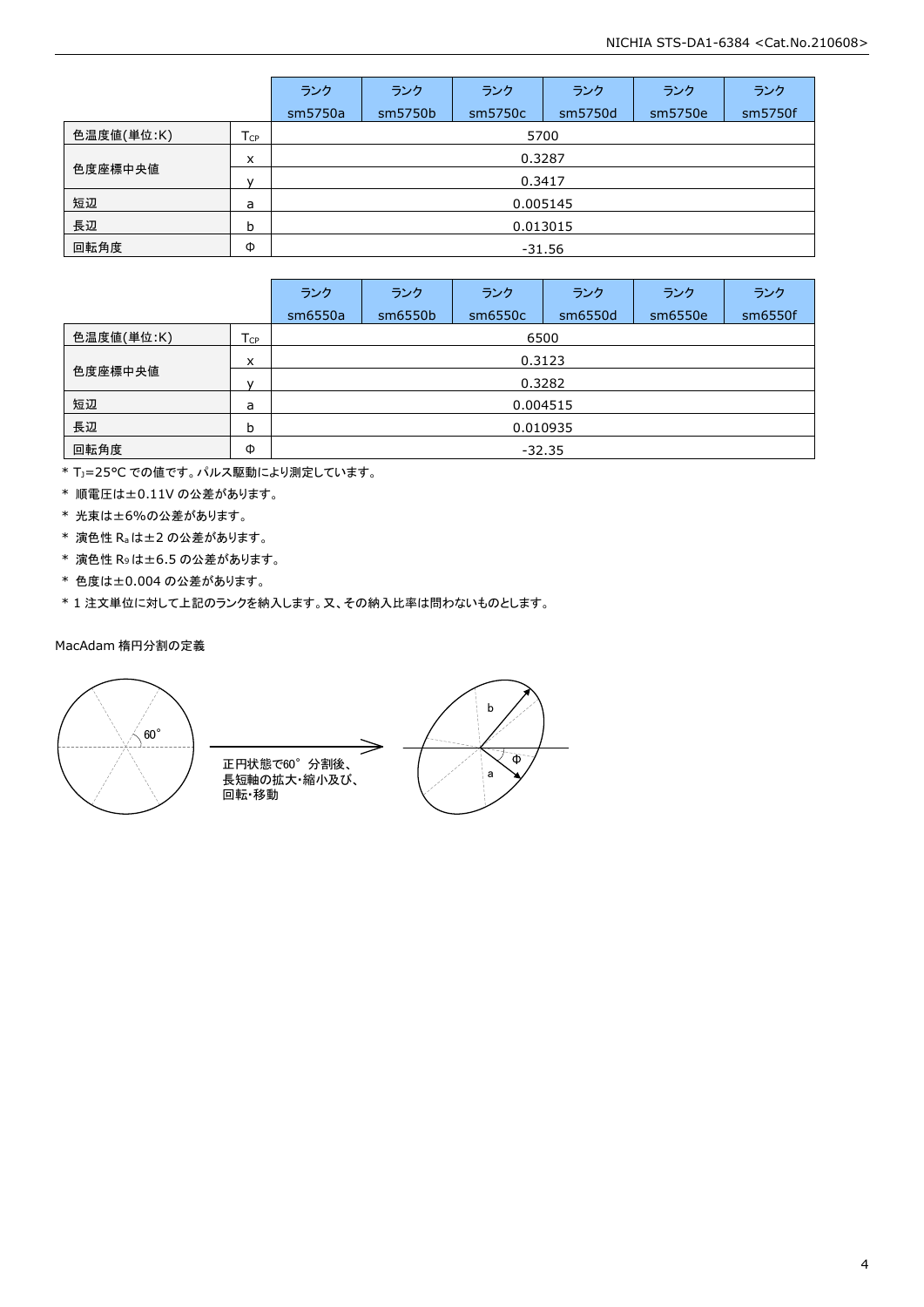| 色度ランク、演色性ランク                                               | 光束ランク      | E600 | E700 | E800 | E900 | E1000 | E1100 | E1200 | E1300 |
|------------------------------------------------------------|------------|------|------|------|------|-------|-------|-------|-------|
|                                                            | R70        |      |      |      |      |       |       |       |       |
| sm273,sm2750a,sm2750b,sm2750c,<br>sm2750d,sm2750e,sm2750f  | R8000      |      |      |      |      |       |       |       |       |
|                                                            | R9080      |      |      |      |      |       |       |       |       |
|                                                            | <b>R70</b> |      |      |      |      |       |       |       |       |
| sm303,sm3050a,sm3050b,sm3050c,<br>sm3050d,sm3050e,sm3050f  | R8000      |      |      |      |      |       |       |       |       |
|                                                            | R9080      |      |      |      |      |       |       |       |       |
|                                                            | <b>R70</b> |      |      |      |      |       |       |       |       |
| sm353,sm3550a,sm3550b,sm3550c,<br>sm3550d,sm3550e,sm3550f  | R8000      |      |      |      |      |       |       |       |       |
|                                                            | R9080      |      |      |      |      |       |       |       |       |
|                                                            | <b>R70</b> |      |      |      |      |       |       |       |       |
| sm403,sm4050a,sm4050b,sm4050c,<br>sm4050d,sm4050e,sm4050f  | R8000      |      |      |      |      |       |       |       |       |
|                                                            | R9080      |      |      |      |      |       |       |       |       |
|                                                            | <b>R70</b> |      |      |      |      |       |       |       |       |
| sm453,sm4550a,sm4550b,sm4550c,<br>sm4550d,sm4550e,sm4550f  | R8000      |      |      |      |      |       |       |       |       |
|                                                            | R9080      |      |      |      |      |       |       |       |       |
| sm503,sm5050a,sm5050b,sm5050c,<br>sm5050d,sm5050e,sm5050f, | R70        |      |      |      |      |       |       |       |       |
| sm573,sm5750a,sm5750b,sm5750c,<br>sm5750d,sm5750e,sm5750f, | R8000      |      |      |      |      |       |       |       |       |
| sm653,sm6550a,sm6550b,sm6550c,<br>sm6550d,sm6550e,sm6550f  | R9080      |      |      |      |      |       |       |       |       |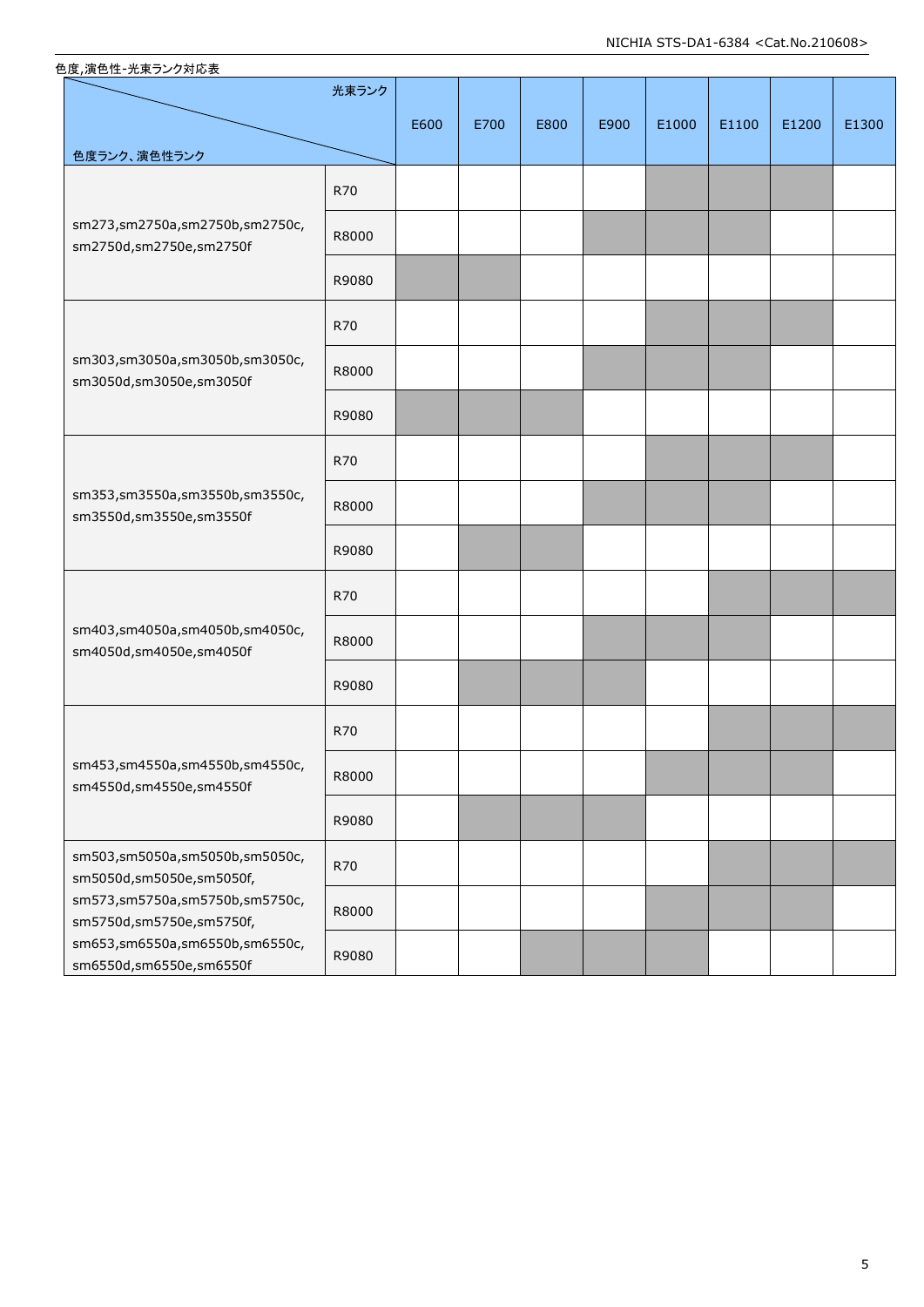色度図

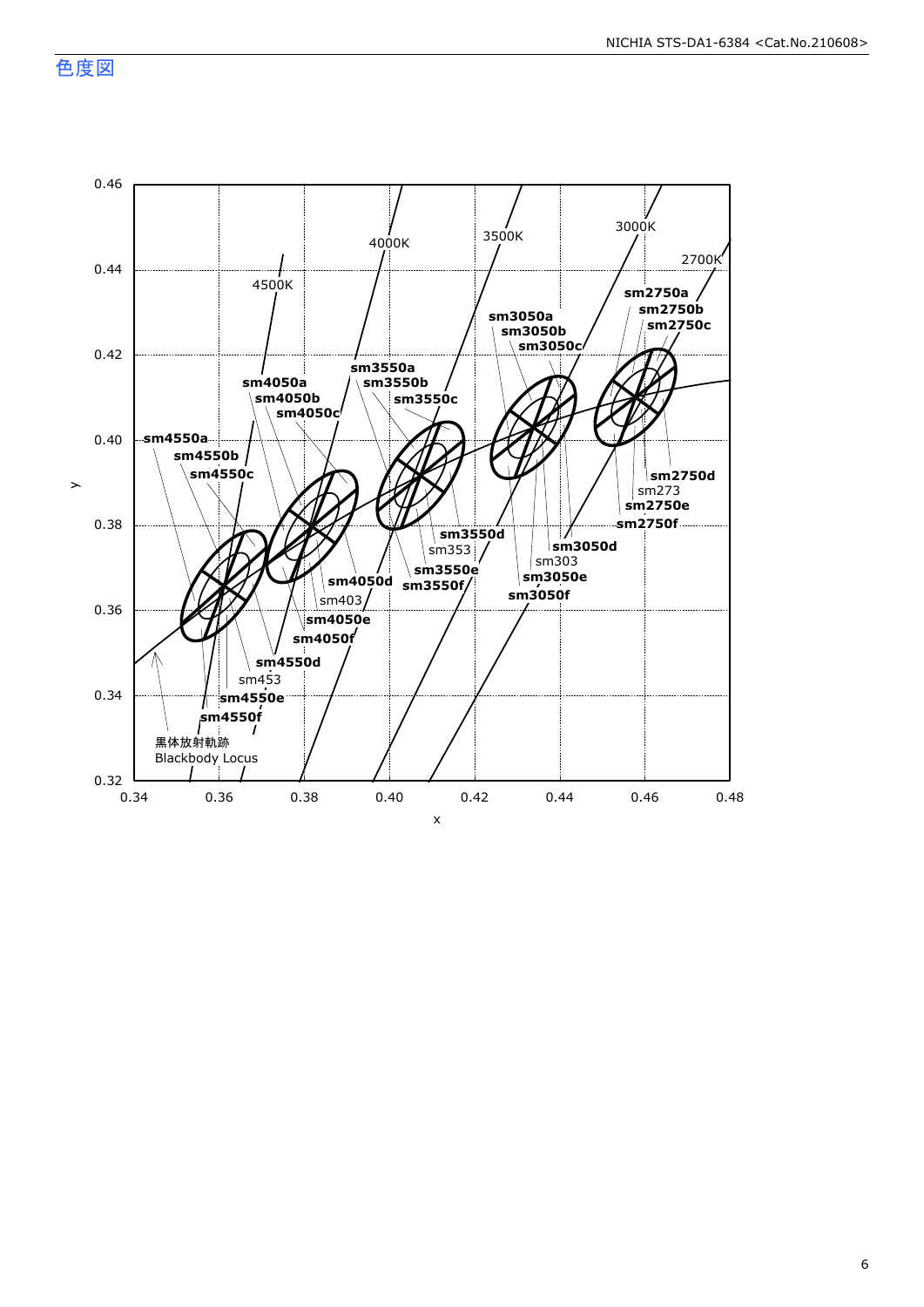色度図

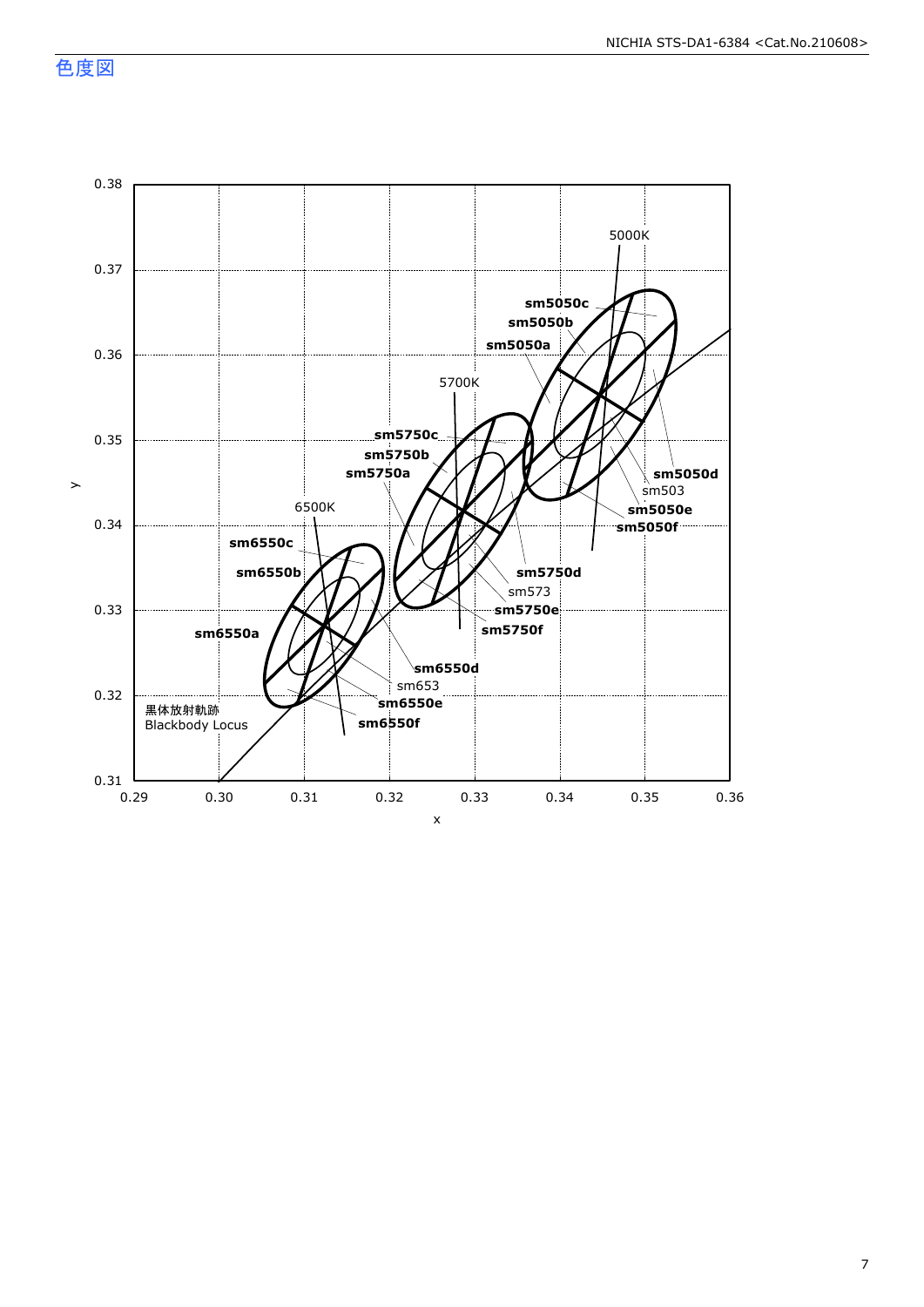## 外形寸法

This product complies with RoHS Directive. \* 本製品はRoHS指令に適合しております。

NICHIA STS-DA1-6384 <Cat.No.210608>

Part No. NV4WB35AR<br>No. STS-DA7-18014

No. STS-DA7-18014<br>(単位 Unit: mm,公差 Tolerance: ±0.2)









| 項目 Item                                           | 内容 Description                                                           |
|---------------------------------------------------|--------------------------------------------------------------------------|
| パッケージ材質<br>Package Materials                      | セラミックス<br>Ceramics                                                       |
| 封止樹脂材質<br><b>Encapsulating Resin</b><br>Materials | シリコーン樹脂<br>(拡散剤+蛍光体入り)<br>Silicone Resin<br>(with diffuser and phosphor) |
| 電極材質<br><b>Electrodes Materials</b>               | 金メッキ<br>Au-plated                                                        |
| 質量<br>Weight                                      | 0.033q(TYP)                                                              |



\* 本図は色温度2700K~4500K、演色性ランクR70に対応しています。 The figure above show the characteristics for 2700K~4500K, R70 LEDs of this product.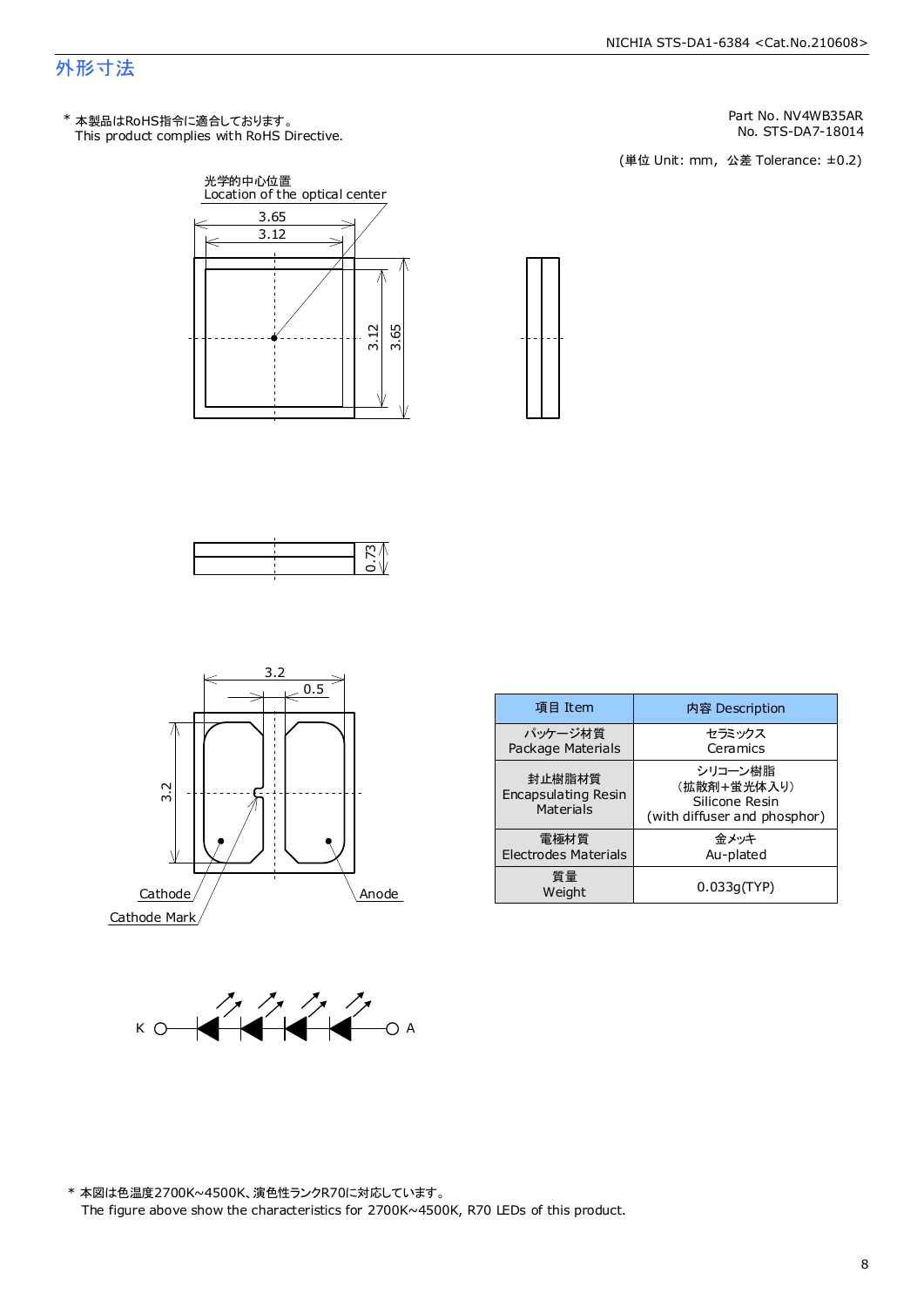## 外形寸法

This product complies with RoHS Directive. \* 本製品はRoHS指令に適合しております。

Part No. NV4WB35AR<br>No. STS-DA7-18015

No. STS-DA7-18015<br>(単位 Unit: mm,公差 Tolerance: ±0.2)









| 項目 Item                                    | 内容 Description                                                           |
|--------------------------------------------|--------------------------------------------------------------------------|
| パッケージ材質<br>Package Materials               | セラミックス<br>Ceramics                                                       |
| 封止樹脂材質<br>Encapsulating Resin<br>Materials | シリコーン樹脂<br>(拡散剤+蛍光体入り)<br>Silicone Resin<br>(with diffuser and phosphor) |
| 電極材質<br><b>Electrodes Materials</b>        | 金メッキ<br>Au-plated                                                        |
| 質量<br>Weight                               | 0.033q(TYP)                                                              |



\* 本図は色温度2700K~4500K、演色性ランクR8000に対応しています。 The figure above show the characteristics for 2700K~4500K, R8000 LEDs of this product.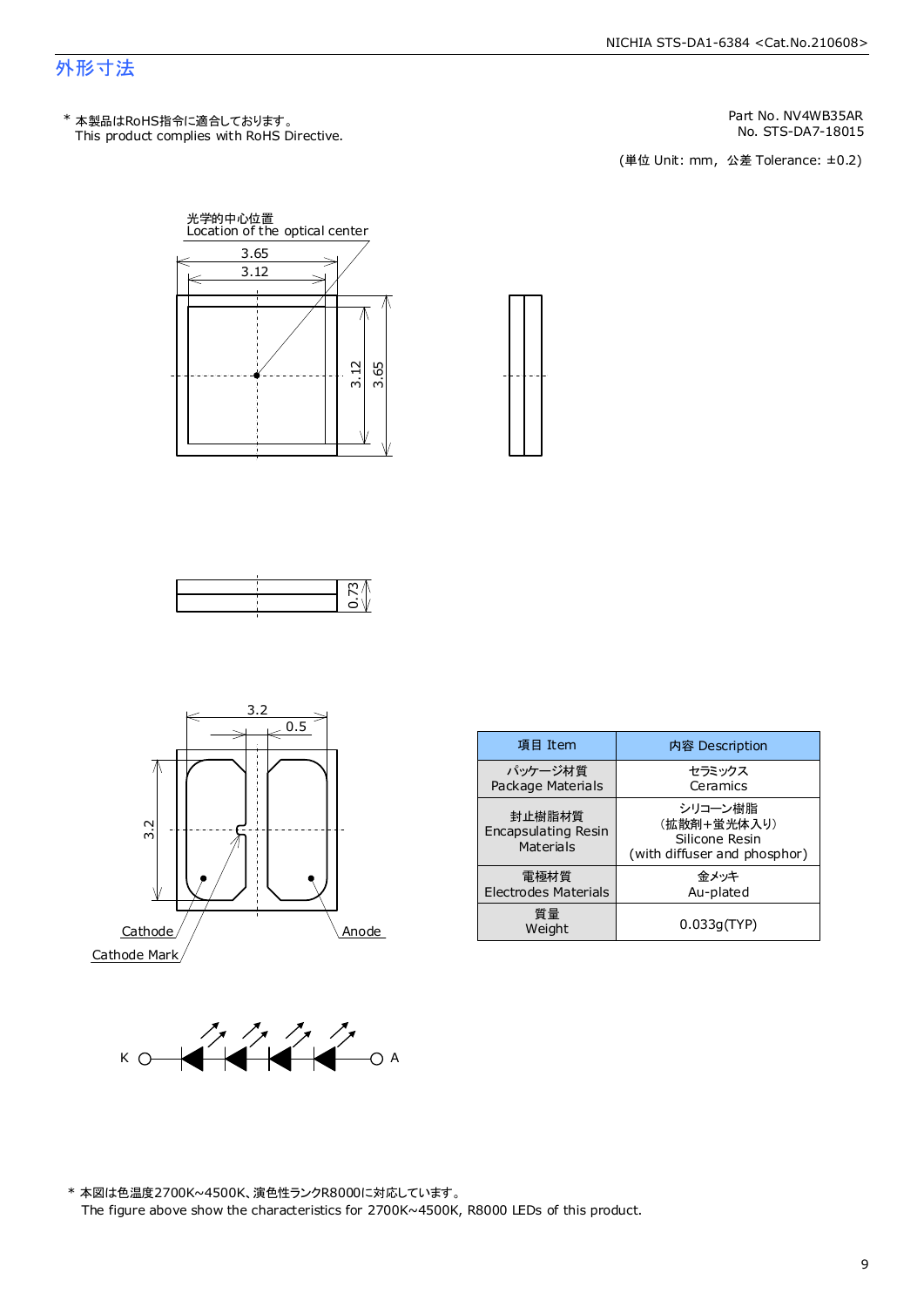## 外形寸法

This product complies with RoHS Directive. \* 本製品はRoHS指令に適合しております。

Part No. NV4WB35AR<br>No. STS-DA7-18016

No. STS-DA7-18016<br>(単位 Unit: mm,公差 Tolerance: ±0.2)









| 項目 Item                                    | 内容 Description                                                           |
|--------------------------------------------|--------------------------------------------------------------------------|
| パッケージ材質<br>Package Materials               | セラミックス<br>Ceramics                                                       |
| 封止樹脂材質<br>Encapsulating Resin<br>Materials | シリコーン樹脂<br>(拡散剤+蛍光体入り)<br>Silicone Resin<br>(with diffuser and phosphor) |
| 電極材質<br><b>Electrodes Materials</b>        | 金メッキ<br>Au-plated                                                        |
| 質量<br>Weight                               | 0.033q(TYP)                                                              |



\* 本図は色温度2700K~4500K、演色性ランクR9080に対応しています。 The figure above show the characteristics for 2700K~4500K, R9080 LEDs of this product.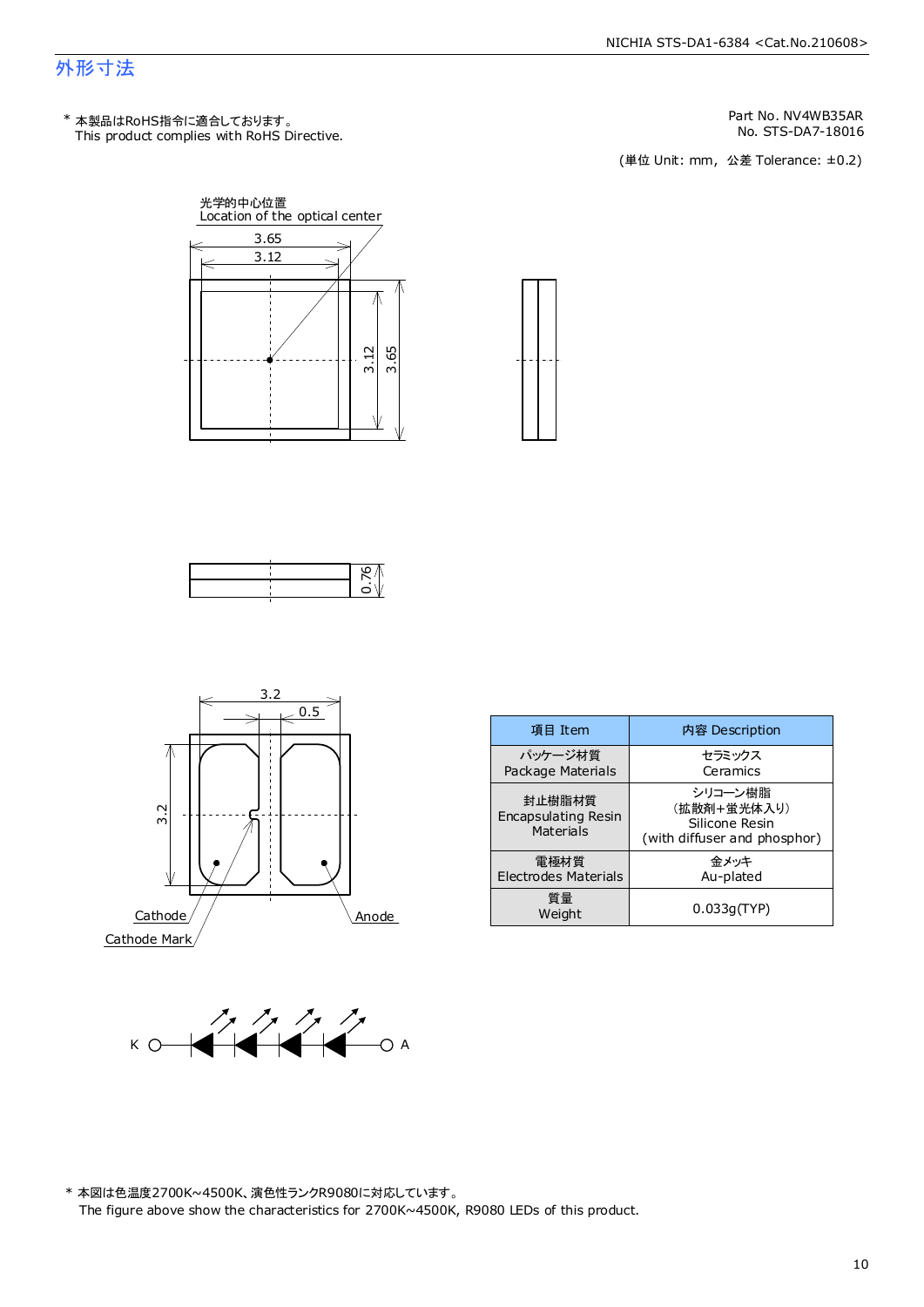## 外形寸法

This product complies with RoHS Directive. \* 本製品はRoHS指令に適合しております。

Part No. NV4WB35AR<br>No. STS-DA7-18017

No. STS-DA7-18017<br>(単位 Unit: mm,公差 Tolerance: ±0.2)









| 項目 Item                                           | 内容 Description                                                           |
|---------------------------------------------------|--------------------------------------------------------------------------|
| パッケージ材質<br>Package Materials                      | セラミックス<br>Ceramics                                                       |
| 封止樹脂材質<br><b>Encapsulating Resin</b><br>Materials | シリコーン樹脂<br>(拡散剤+蛍光体入り)<br>Silicone Resin<br>(with diffuser and phosphor) |
| 雷極材質<br>Electrodes Materials                      | 金メッキ<br>Au-plated                                                        |
| 質量<br>Weight                                      | 0.033q(TYP)                                                              |



\* 本図は色温度5000K~6500K、演色性ランクR70に対応しています。 The figure above show the characteristics for 5000K~6500K, R70 LEDs of this product.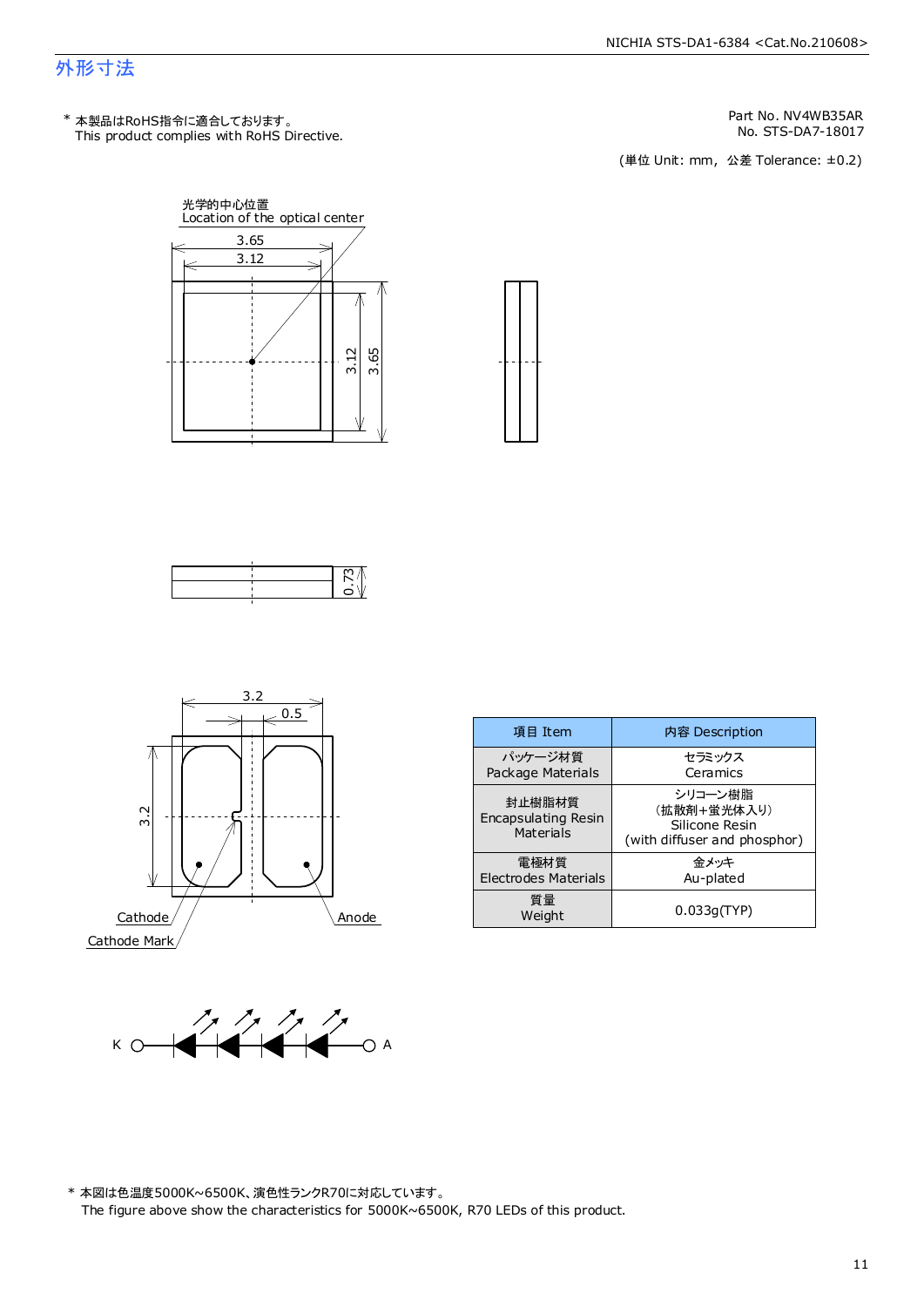## 外形寸法

This product complies with RoHS Directive. \* 本製品はRoHS指令に適合しております。

Part No. NV4WB35AR<br>No. STS-DA7-18018

No. STS-DA7-18018<br>(単位 Unit: mm,公差 Tolerance: ±0.2)









| 項目 Item                                                  | 内容 Description                                                           |
|----------------------------------------------------------|--------------------------------------------------------------------------|
| パッケージ材質<br>Package Materials                             | セラミックス<br>Ceramics                                                       |
| 封止樹脂材質<br><b>Encapsulating Resin</b><br><b>Materials</b> | シリコーン樹脂<br>(拡散剤+蛍光体入り)<br>Silicone Resin<br>(with diffuser and phosphor) |
| 雷極材質<br><b>Electrodes Materials</b>                      | 金メッキ<br>Au-plated                                                        |
| 質量<br>Weight                                             | 0.033q(TYP)                                                              |



\* 本図は色温度5000K~6500K、演色性ランクR8000に対応しています。 The figure above show the characteristics for 5000K~6500K, R8000 LEDs of this product.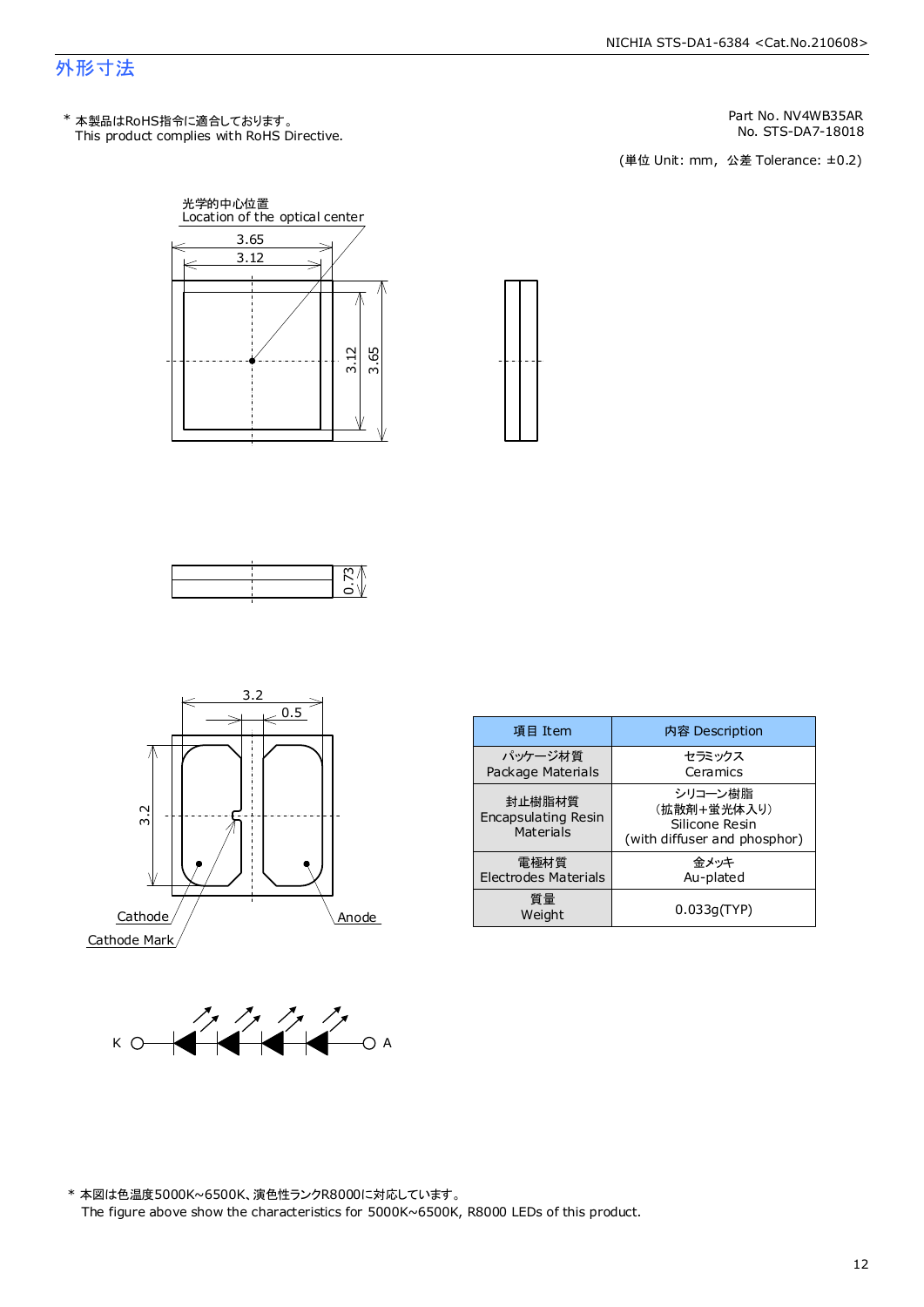### 外形寸法

This product complies with RoHS Directive. \* 本製品はRoHS指令に適合しております。

Part No. NV4WB35AR<br>No. STS-DA7-18019

No. STS-DA7-18019<br>(単位 Unit: mm,公差 Tolerance: ±0.2)









| 項目 Item                                           | 内容 Description                                                           |
|---------------------------------------------------|--------------------------------------------------------------------------|
| パッケージ材質<br>Package Materials                      | セラミックス<br>Ceramics                                                       |
| 封止樹脂材質<br><b>Encapsulating Resin</b><br>Materials | シリコーン樹脂<br>(拡散剤+蛍光体入り)<br>Silicone Resin<br>(with diffuser and phosphor) |
| 電極材質<br><b>Electrodes Materials</b>               | 金メッキ<br>Au-plated                                                        |
| 質量<br>Weight                                      | 0.033q(TYP)                                                              |



\* 本図は色温度5000K~6500K、演色性ランクR9080に対応しています。 The figure above show the characteristics for 5000K~6500K, R9080 LEDs of this product.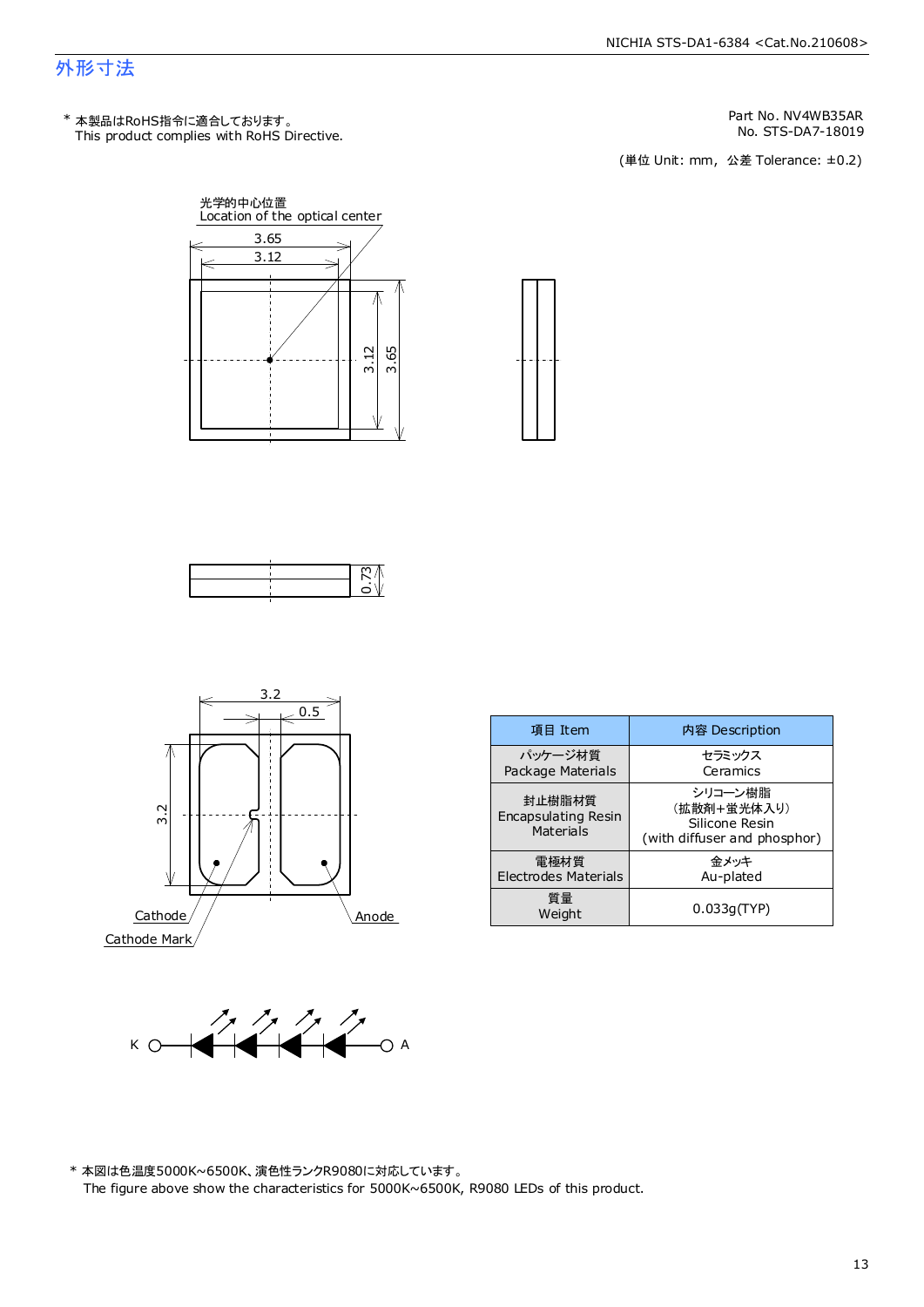## はんだ付け

● リフロー推奨条件(Pb フリーはんだ使用時)



● 推奨取り付けパターン



(単位 Unit: mm)

- \* 本製品は、リフロー対応品です。ディップはんだ、手はんだについては保証できません。
- \* リフローはんだは 2 回までとして下さい。
- \* ピーク温度からの冷却温度勾配が緩やかになるように配慮して、急冷却を避けて下さい。
- \* 大気リフローの場合、リフロー時の熱や雰囲気の影響により、光学的劣化を起こすことがあります。リフローに際しては、窒素リフローを推奨します。
- \* 本製品は、封止材料にシリコーン樹脂を用いているため、上面の封止部が柔らかく、力が加わると傷、欠け、剥がれ、製品の変形、断線や信頼性に影響 を及ぼす恐れがあります。封止部に圧力を加えないで下さい。
- \* 実装機を使用する場合は、本製品にあった吸着ノズルを選定下さい。
- \* 基本的にはんだの取り付け後の修正は行わないで下さい。やむをえず修正する場合は、ホットプレートを使用して下さい。また、事前に修正による特性の 劣化のなきことを確認の上行って下さい。
- \* はんだ付け時、加熱された状態で LED にストレスを加えないで下さい。
- \* あくまで推奨ランドは LED を問題無く取り付けられるランドサイズとなっています。高密度実装などで実装精度が必要となる場合は、それに適したランド形 状を検討下さい。
- \* フラックスを使用する場合はノンハロゲンタイプを推奨します。また LED に直接フラックスがかかるような工程設計は行わないで下さい。
- \* 取り付けパターンに対して、はんだ種類及びはんだ塗布量が問題ないことを事前に確認して下さい。
- \* 電極パターンが全てパッケージの裏面にあるため、はんだ部が外観では確認できません。貴社にてはんだ条件を充分に確認の上でご使用下さい。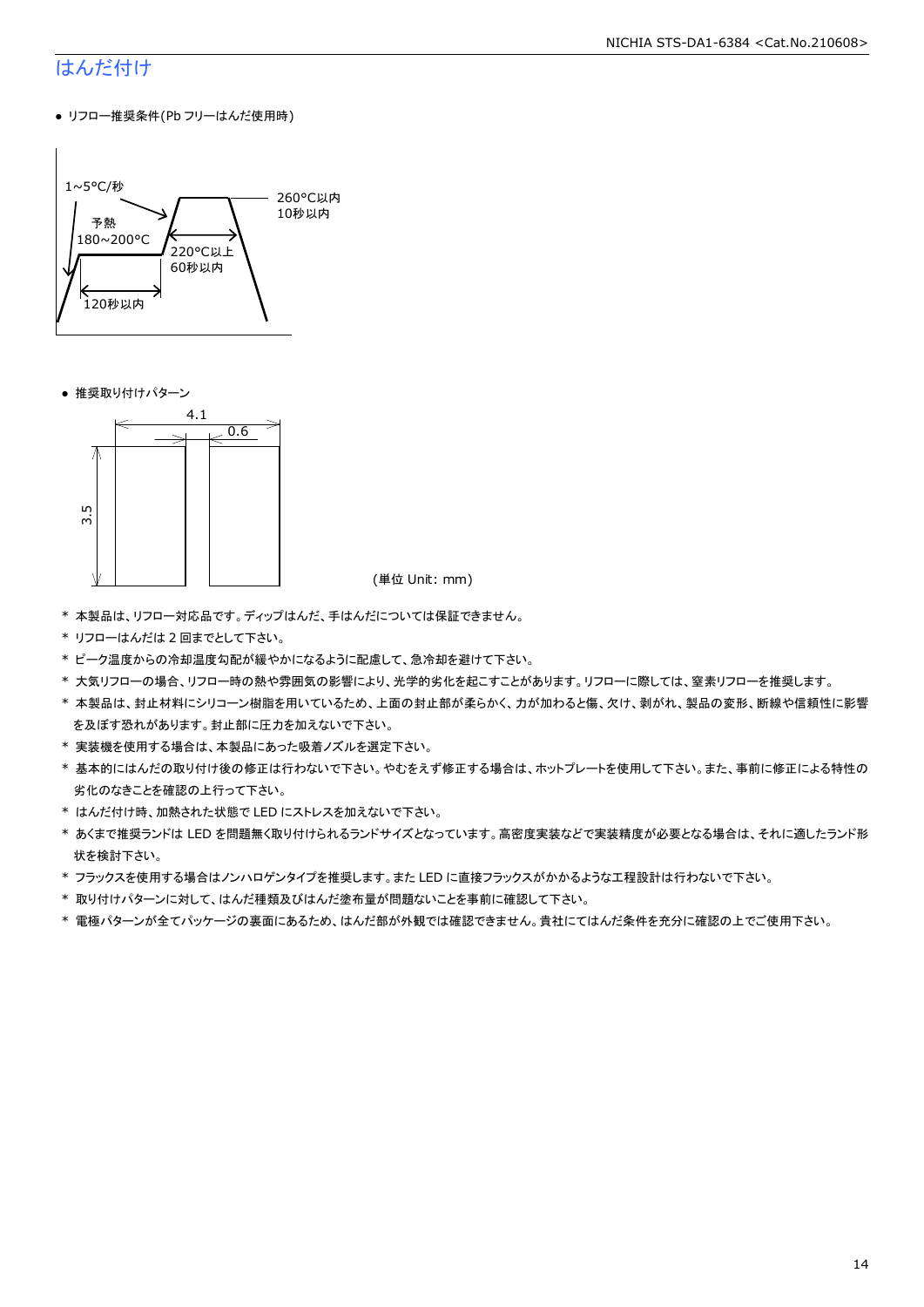## テーピング仕様

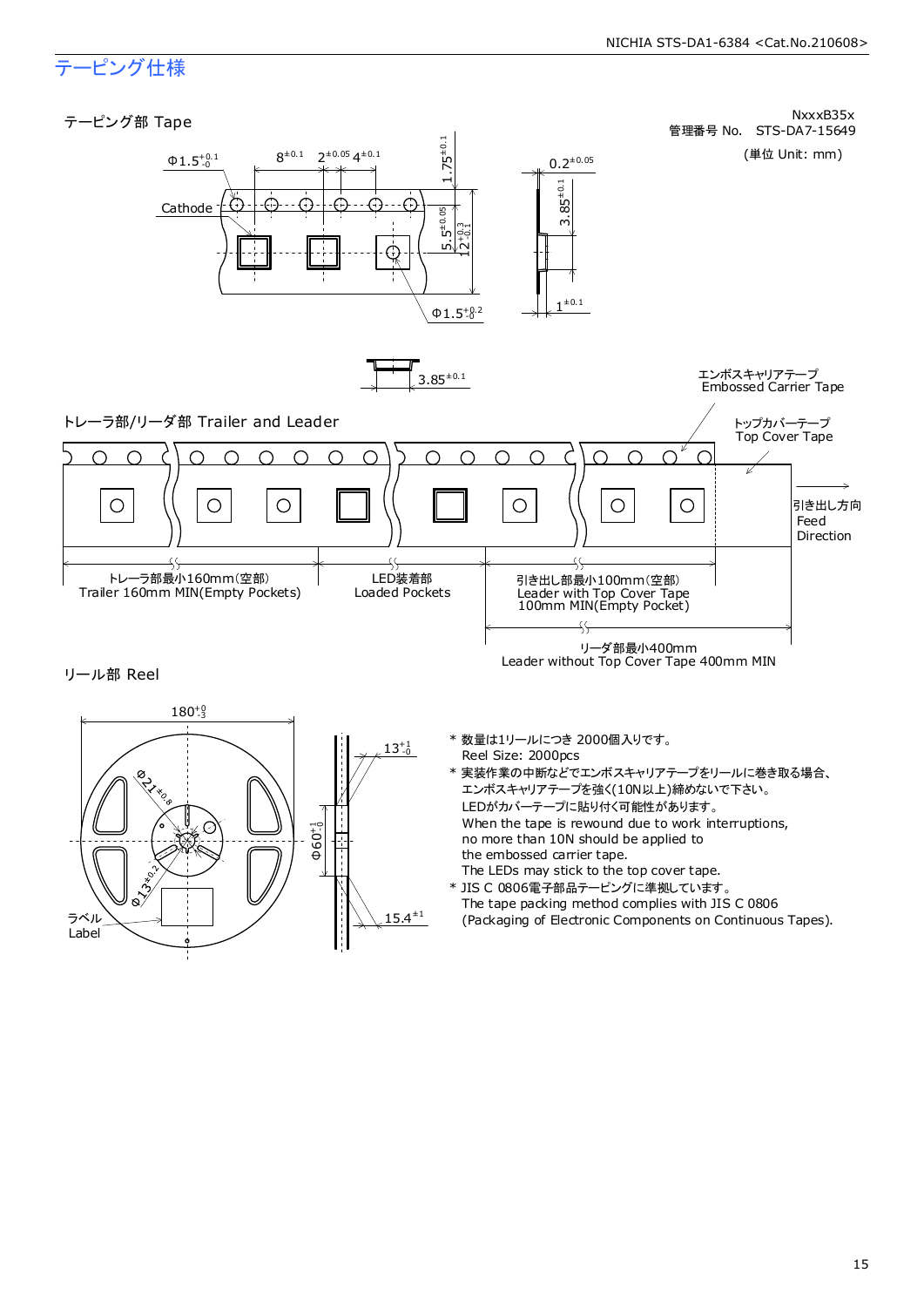## 梱包仕様

Reels are shipped with desiccants in heat-sealed moisture-proof bags. シリカゲルとともにリールをアルミ防湿袋に入れ、熱シールにより封をします。

No. STS-DA7-4989C Part No. Nxxxxxxx



Label ラベル ЙNICHIЛ XXXX LED **Nxxxxxxx** \*\*\*\*\*\*\* YMxxxx-RRR PCS<br>| RoHS NICHIA CORPORATION 491 OKA, KAMINAKA, ANAN, TOKUSHI

Moisture-proof bags are packed in cardboard boxes with corrugated partitions. アルミ防湿袋を並べて入れ、ダンボールで仕切ります。





- 客先型名が設定されていない場合は空白です。 客先型名を\*\*\*\*\*\*\*で示します。 If not provided, it will not be indicated on the label. \*\*\*\*\*\*\* is the customer part number.
- For details, see "LOT NUMBERING CODE" in this document. ロット表記方法についてはロット番号の項を<br>参照して下さい。 \*
- The label does not have the RANK field for un-ranked products. ランク分けがない場合はランク表記はありません。 \*
- Products shipped on tape and reel are packed in a moisture-proof bag. They are shipped in cardboard boxes to protect them from external forces during transportation. 本製品はテーピングしたのち、輸送の衝撃から保護するためダンボールで梱包します。 \*
- Do not drop or expose the box to external forces as it may damage the products. 取り扱いに際して、落下させたり、強い衝撃を与えたりしますと、製品を損傷させる原因になりますので注意して下さい。 \*
- Do not expose to water. The box is not water-resistant. ダンボールには防水加工がされておりませんので、梱包箱が水に濡れないよう注意して下さい。 \*
- \* Using the original package material or equivalent in transit is recommended. 輸送、運搬に際して弊社よりの梱包状態あるいは同等の梱包を行って下さい。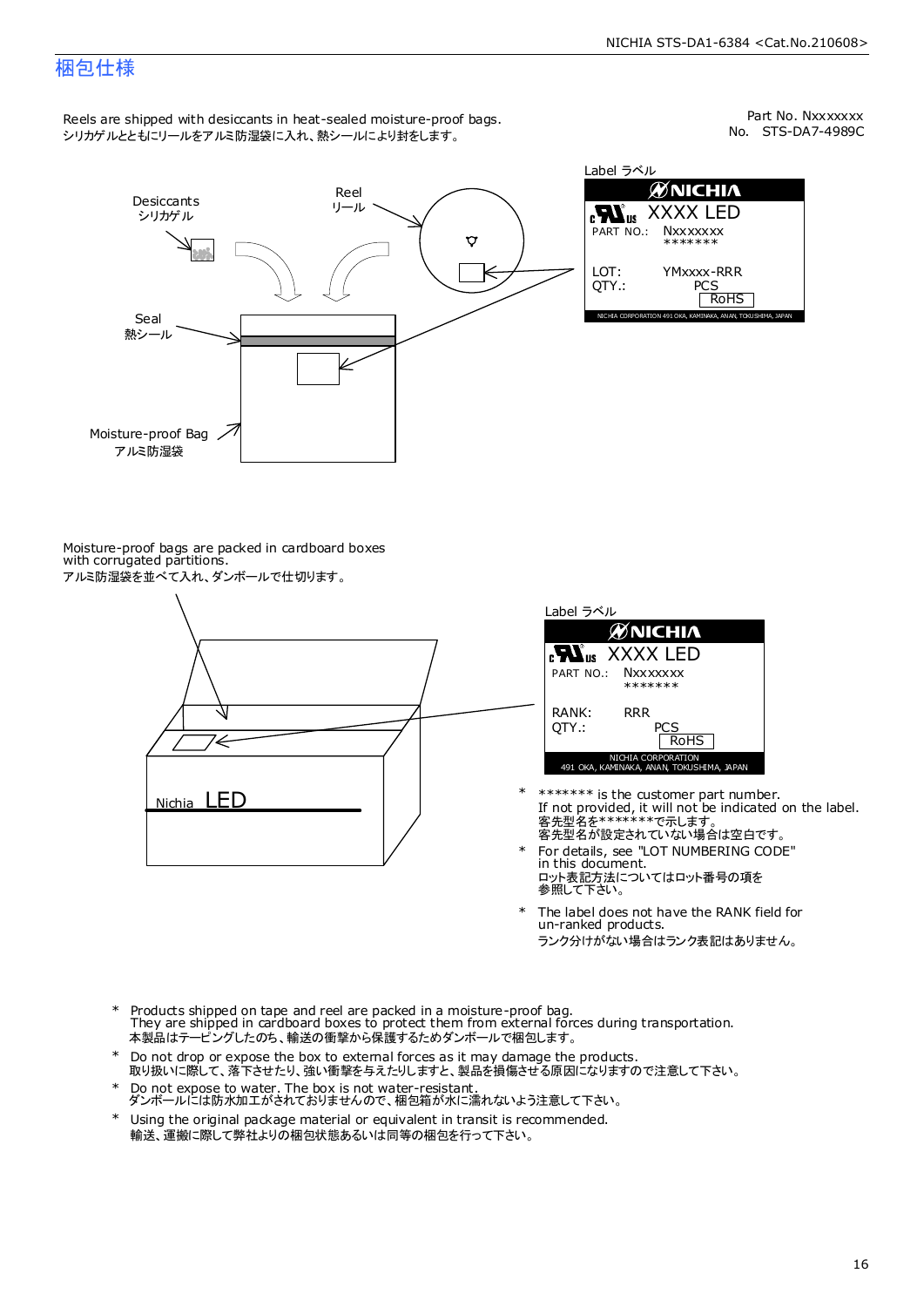## ロット番号

ロット番号は以下のように英数字で表記します。

- YMxxxx RRR
- Y 製造年

| 年    |   |
|------|---|
| 2020 | Κ |
| 2021 |   |
| 2022 | м |
| 2023 | Ν |
| 2024 | O |
| 2025 | P |

#### M - 製造月

| 月 | M | 月  | М |
|---|---|----|---|
|   |   |    |   |
|   |   | 8  | 8 |
|   |   | 9  | q |
|   |   | 10 | А |
|   |   | 11 | в |
| 6 | 6 | 12 |   |

xxxx-当社管理番号

RRR-色度ランク、光束ランク、順電圧ランク、演色性ランク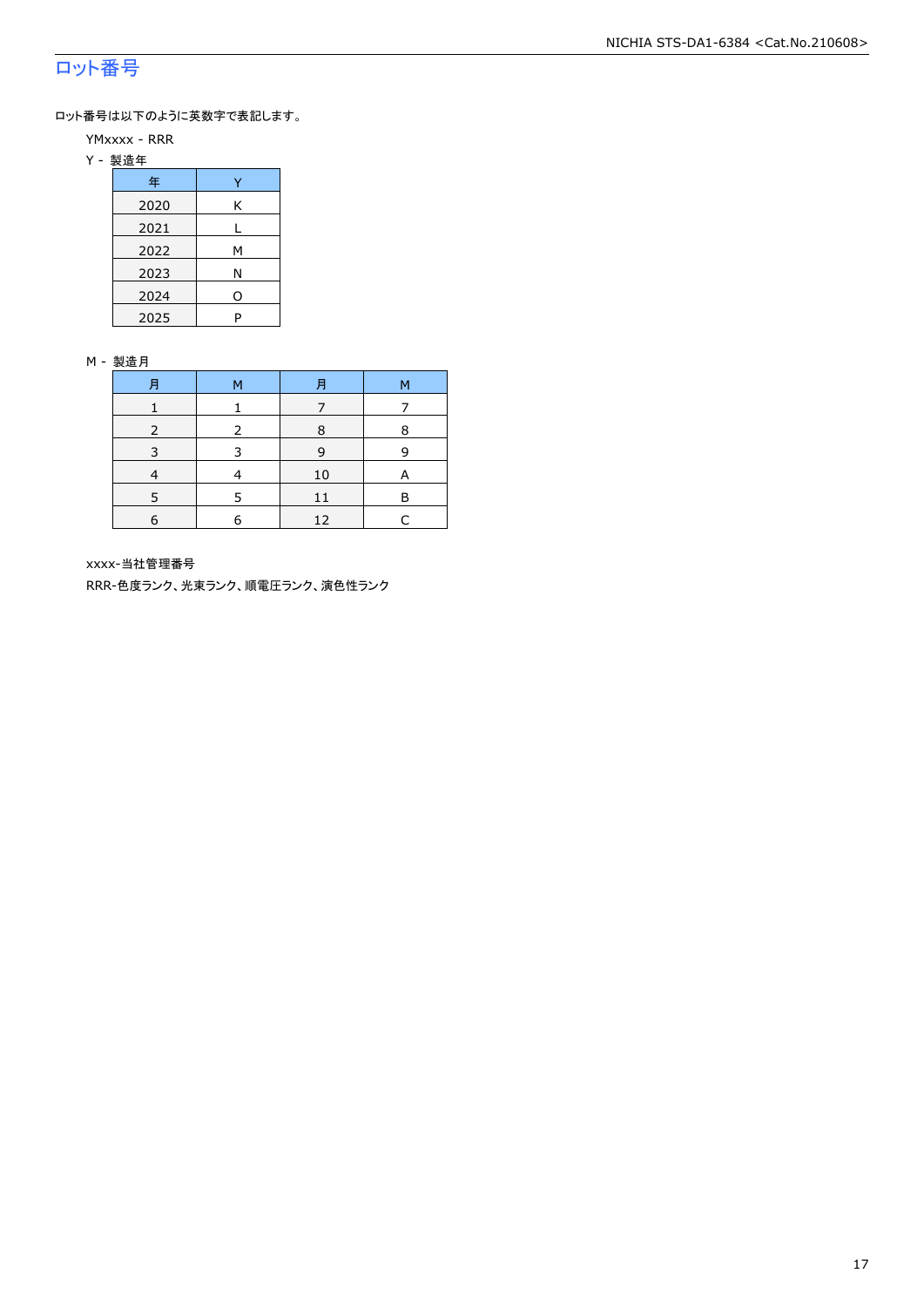## ディレーティング特性

Part No. NV4WB35AR No. STS-DA7-18020



### **Duty Ratio vs Allowable Forward Current**

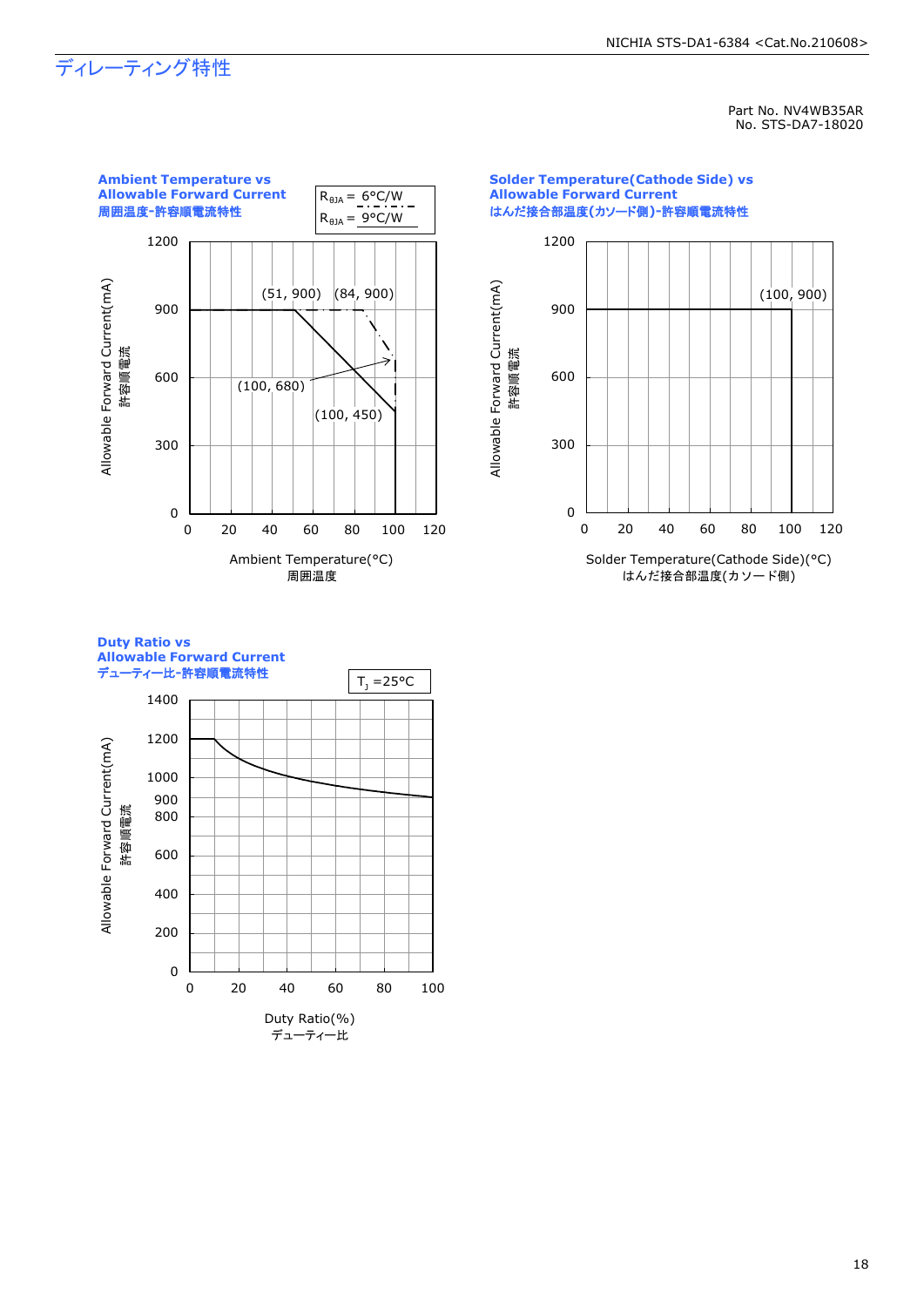## 光学特性

\* All characteristics shown are for reference only and are not guaranteed. 本特性は参考です。

## Part No. NV4WB35AR

\* The following graphs show the characteristics measured in pulse mode. パルス駆動により測定しています。

No. STS-DA7-18021





\* The graphs above show the characteristics for R70 LEDs of this product. 本特性は演色性ランクR70に対応しています。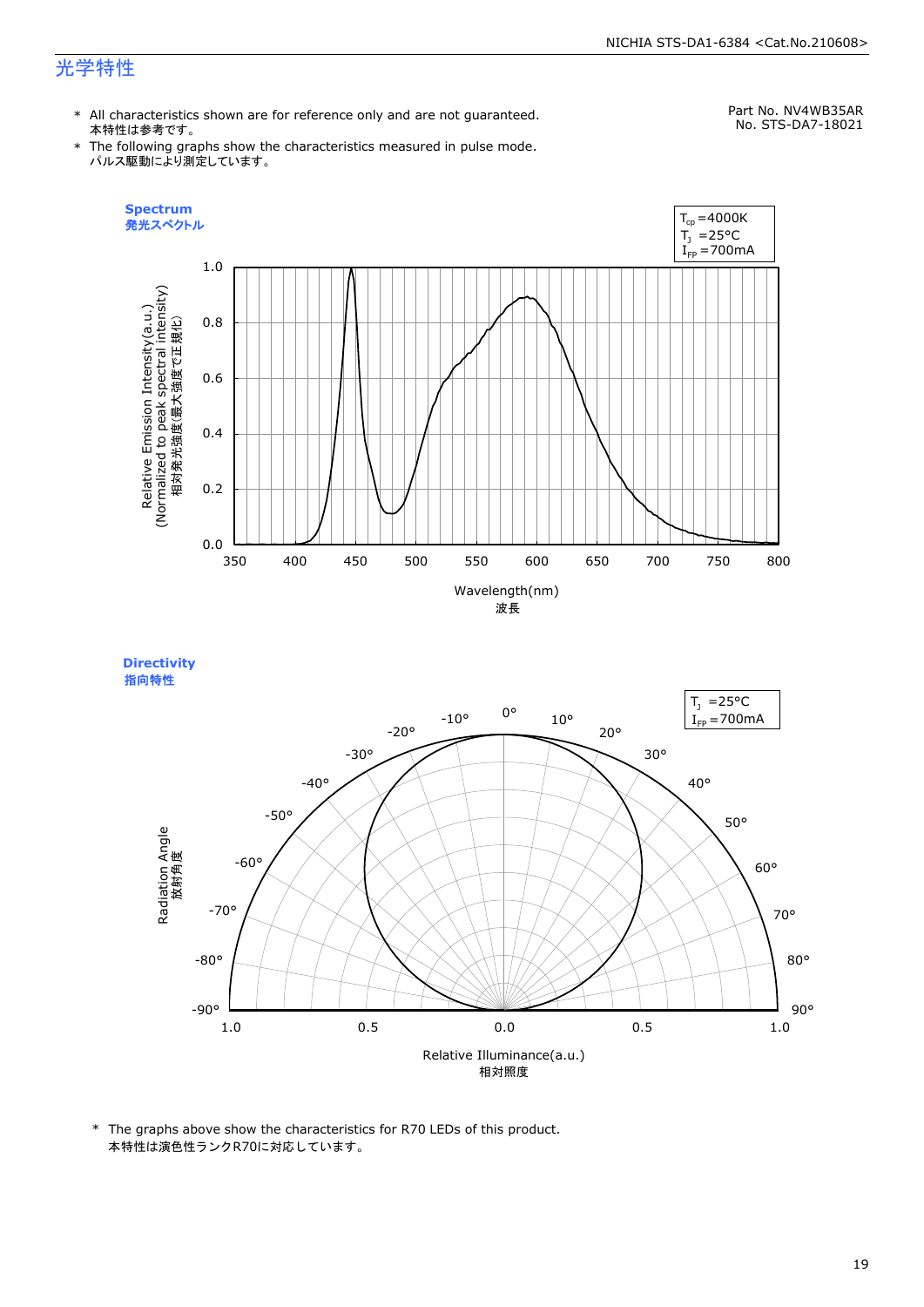## 光学特性

\* All characteristics shown are for reference only and are not guaranteed. 本特性は参考です。

## Part No. NV4WB35AR

\* The following graphs show the characteristics measured in pulse mode. パルス駆動により測定しています。







<sup>\*</sup> The graphs above show the characteristics for R8000 LEDs of this product. 本特性は演色性ランクR8000に対応しています。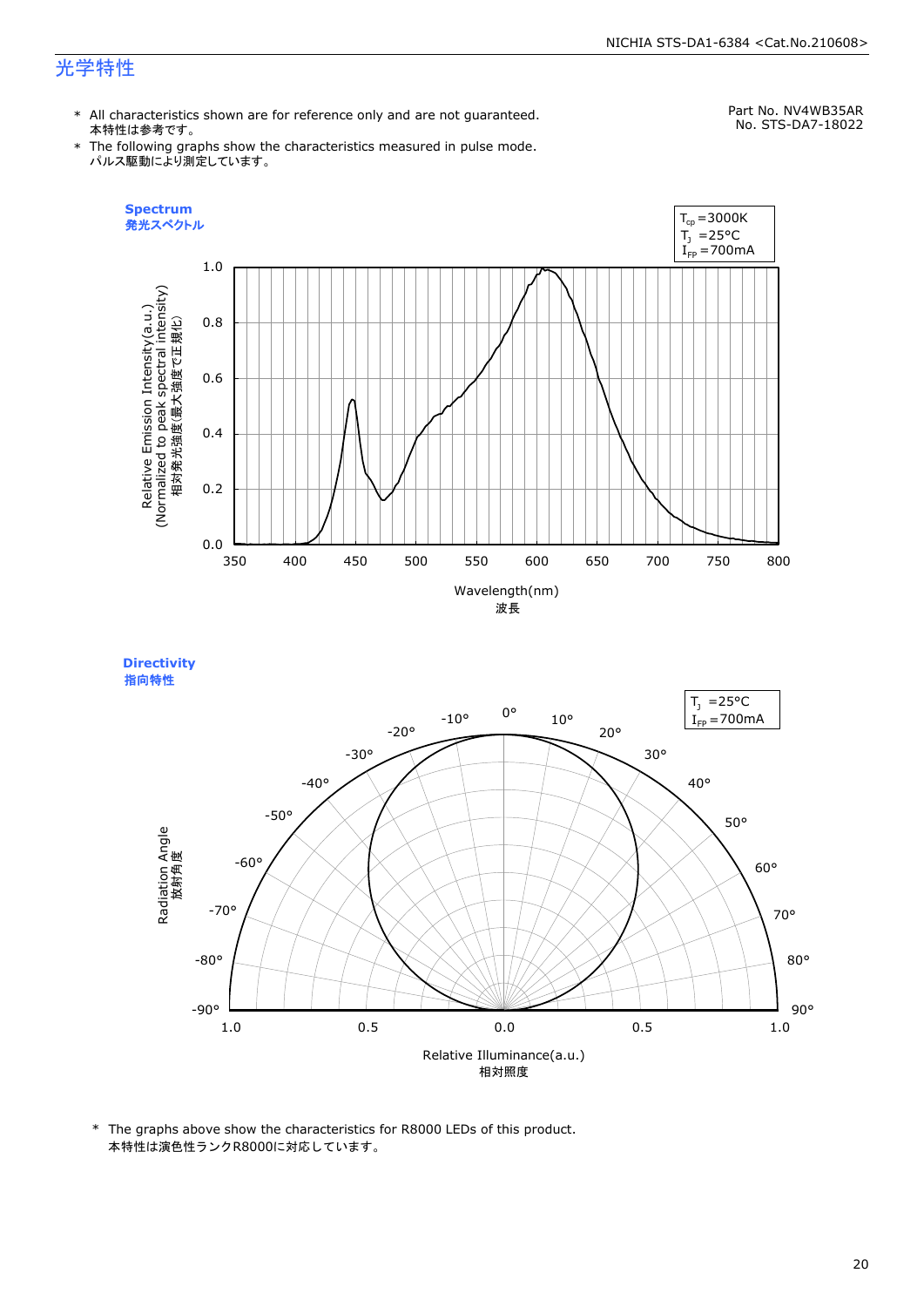## 光学特性

\* All characteristics shown are for reference only and are not guaranteed. 本特性は参考です。

## Part No. NV4WB35AR

\* The following graphs show the characteristics measured in pulse mode. パルス駆動により測定しています。







\* The graphs above show the characteristics for R9080 LEDs of this product. 本特性は演色性ランクR9080に対応しています。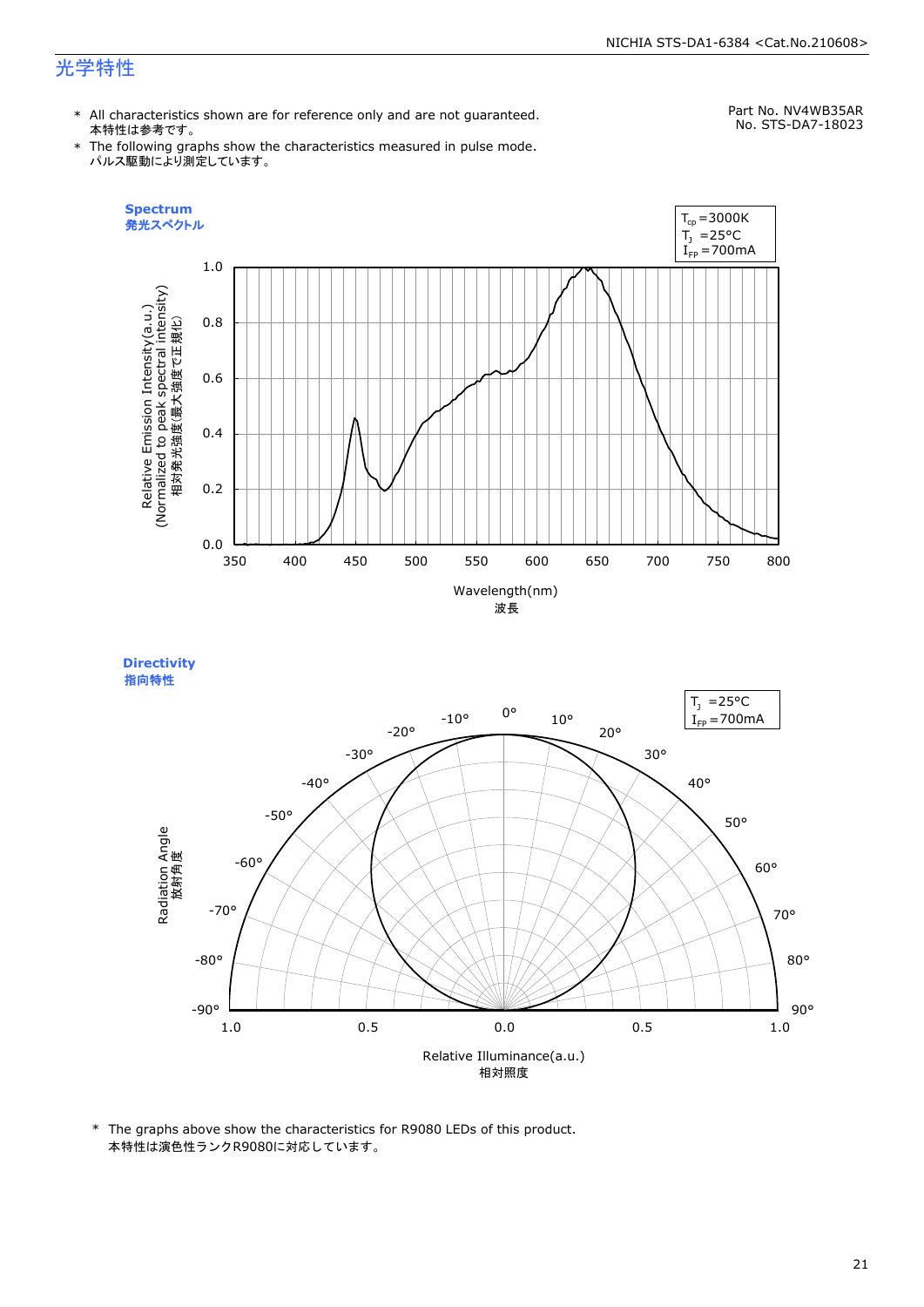## 光学特性

\* All characteristics shown are for reference only and are not guaranteed. 本特性は参考です。

## Part No. NV4WB35AR

\* The following graphs show the characteristics measured in pulse mode. パルス駆動により測定しています。

No. STS-DA7-18024





<sup>\*</sup> The graphs above show the characteristics for R70 LEDs of this product. 本特性は演色性ランクR70に対応しています。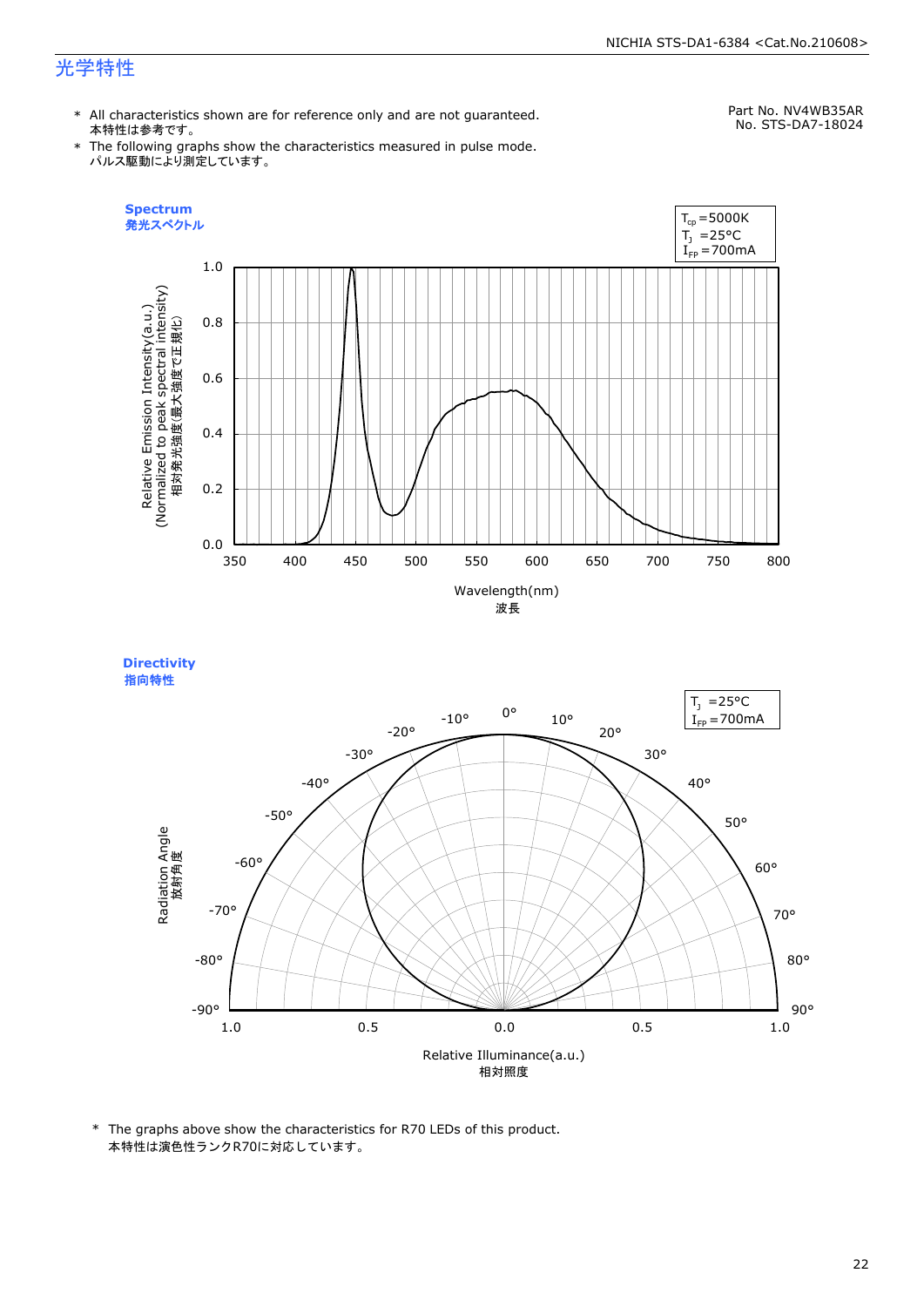## 光学特性

\* All characteristics shown are for reference only and are not guaranteed. 本特性は参考です。

## Part No. NV4WB35AR

\* The following graphs show the characteristics measured in pulse mode. パルス駆動により測定しています。

No. STS-DA7-18025





\* The graphs above show the characteristics for R8000 LEDs of this product. 本特性は演色性ランクR8000に対応しています。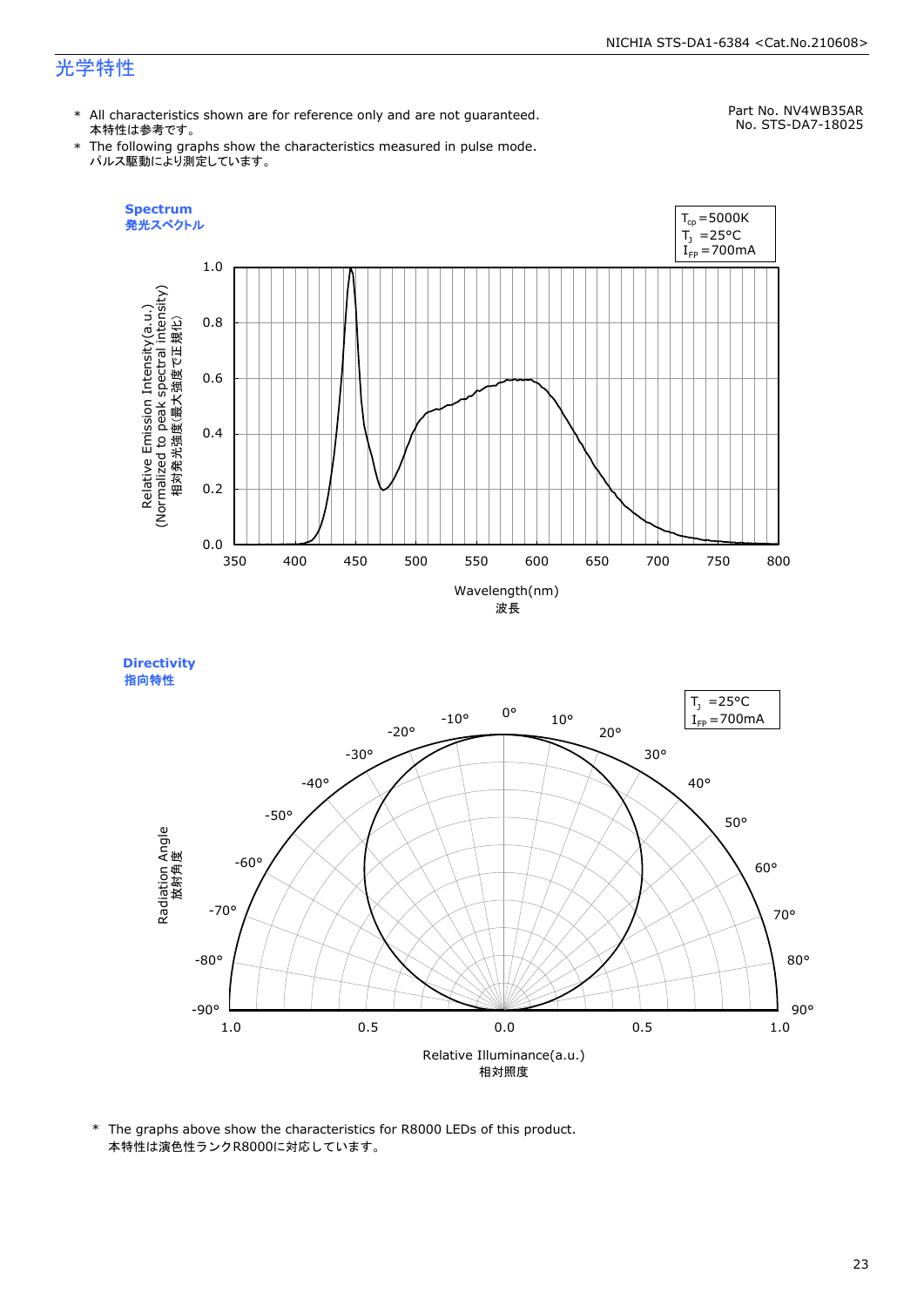## 光学特性

\* All characteristics shown are for reference only and are not guaranteed. 本特性は参考です。

## Part No. NV4WB35AR

\* The following graphs show the characteristics measured in pulse mode. パルス駆動により測定しています。

No. STS-DA7-18026





<sup>\*</sup> The graphs above show the characteristics for R9080 LEDs of this product. 本特性は演色性ランクR9080に対応しています。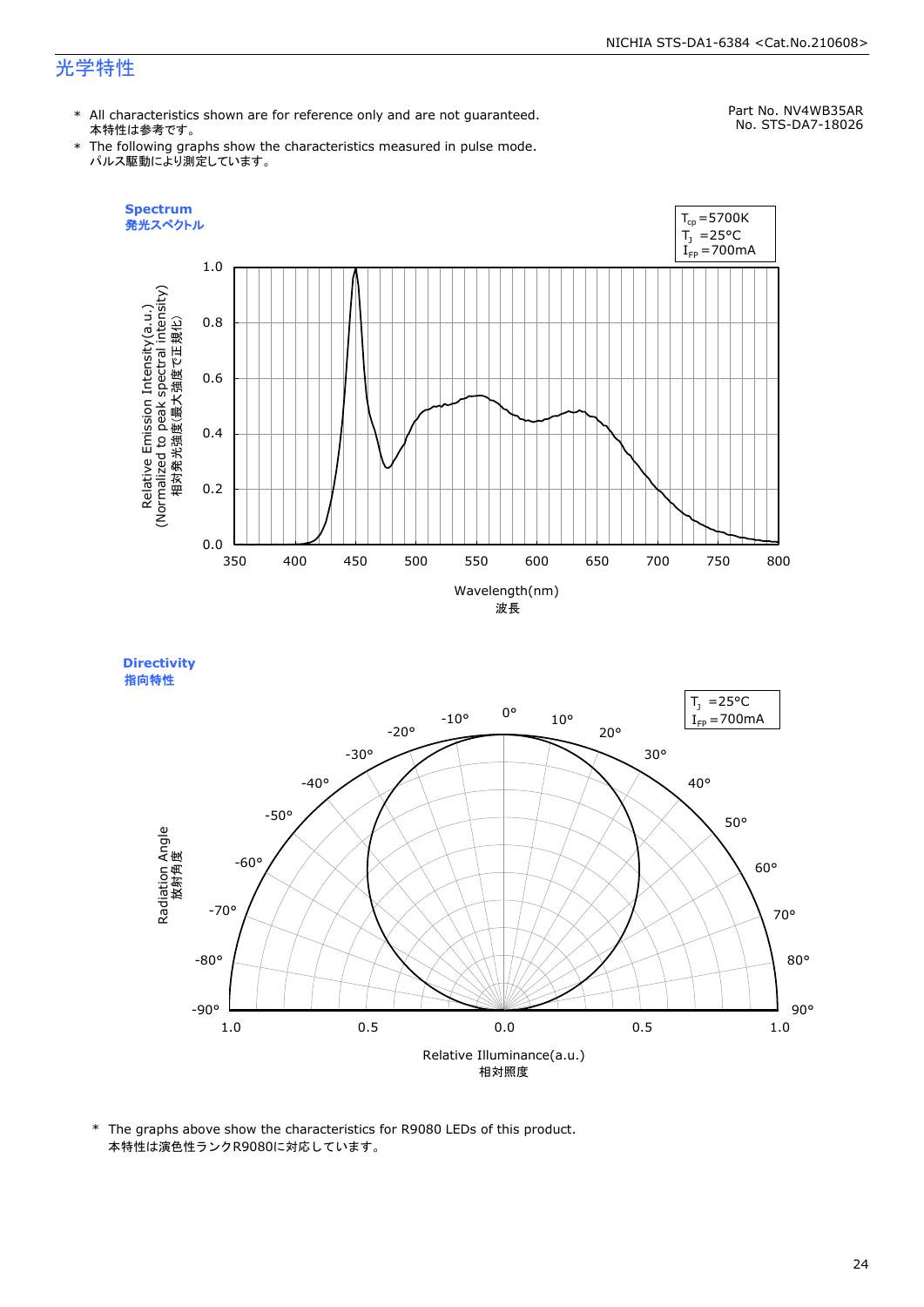\* All characteristics shown are for reference only and are not guaranteed. 本特性は参考です。

Part No. NV4WB35AR No. STS-DA7-18027

\* The following graphs show the characteristics measured in pulse mode. パルス駆動により測定しています。



\* The graphs above show the characteristics for 2700K~4500K, R70 LEDs of this product. 本特性は色温度2700K~4500K、演色性ランクR70に対応しています。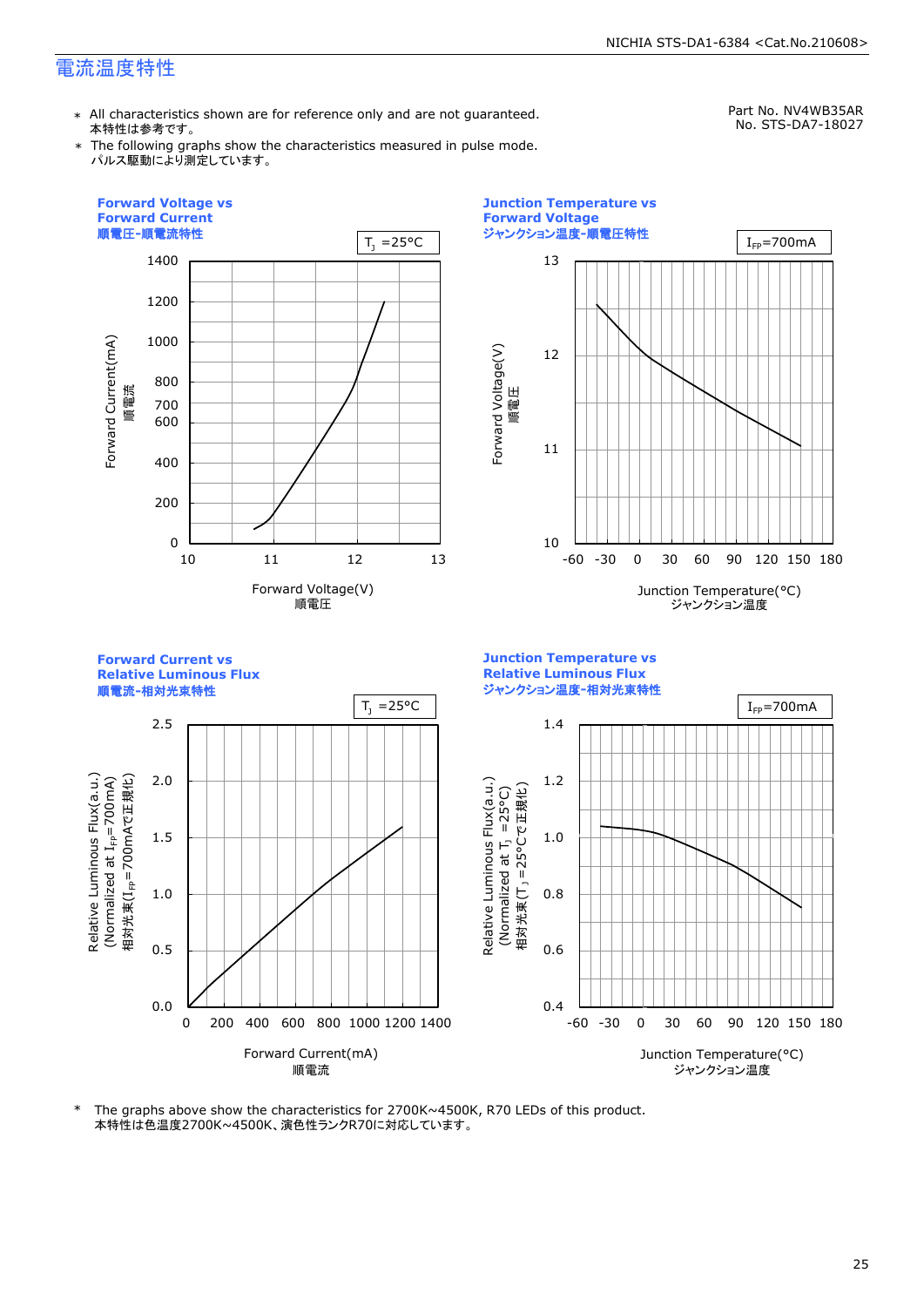\* All characteristics shown are for reference only and are not guaranteed. 本特性は参考です。

Part No. NV4WB35AR No. STS-DA7-18028

\* The following graphs show the characteristics measured in pulse mode. パルス駆動により測定しています。



\* The graphs above show the characteristics for 2700K~4500K, R8000 LEDs of this product. 本特性は色温度2700K~4500K、演色性ランクR8000に対応しています。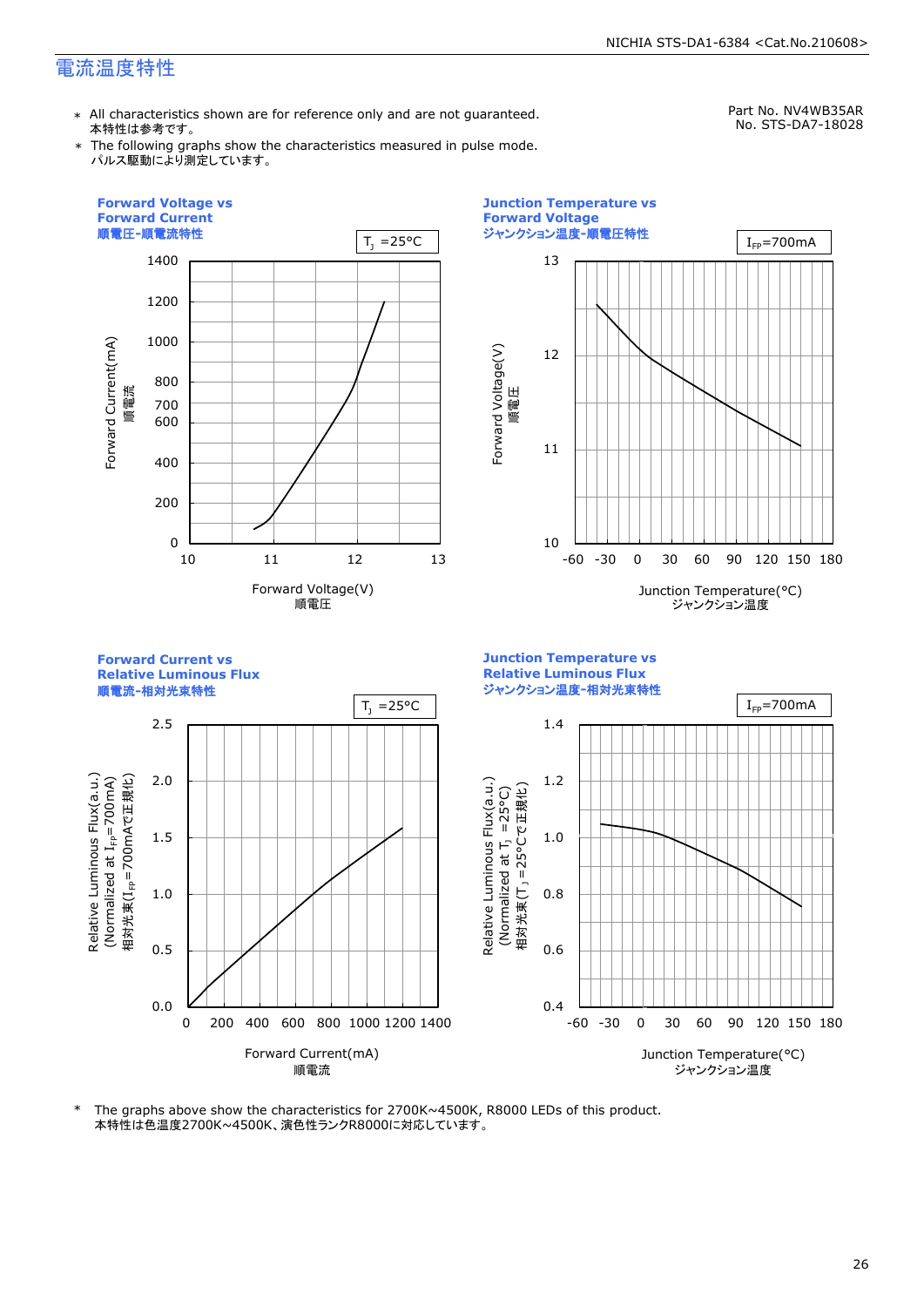\* All characteristics shown are for reference only and are not guaranteed. 本特性は参考です。

Part No. NV4WB35AR No. STS-DA7-18029

\* The following graphs show the characteristics measured in pulse mode. パルス駆動により測定しています。



\* The graphs above show the characteristics for 2700K~4500K, R9080 LEDs of this product. 本特性は色温度2700K~4500K、演色性ランクR9080に対応しています。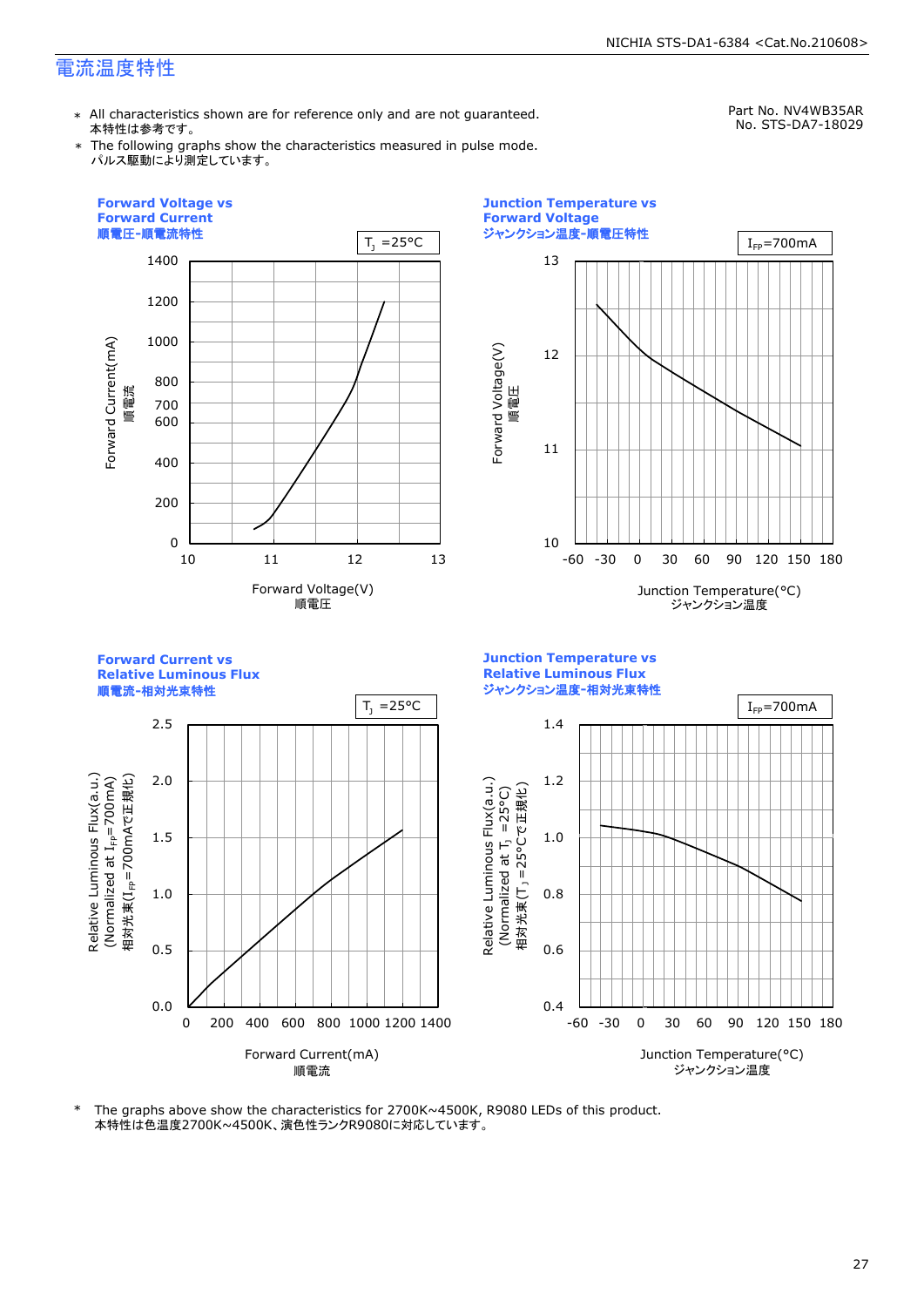\* All characteristics shown are for reference only and are not guaranteed. 本特性は参考です。

Part No. NV4WB35AR No. STS-DA7-18030

\* The following graphs show the characteristics measured in pulse mode. パルス駆動により測定しています。



\* The graphs above show the characteristics for 5000K~6500K, R70 LEDs of this product. 本特性は色温度5000K~6500K、演色性ランクR70に対応しています。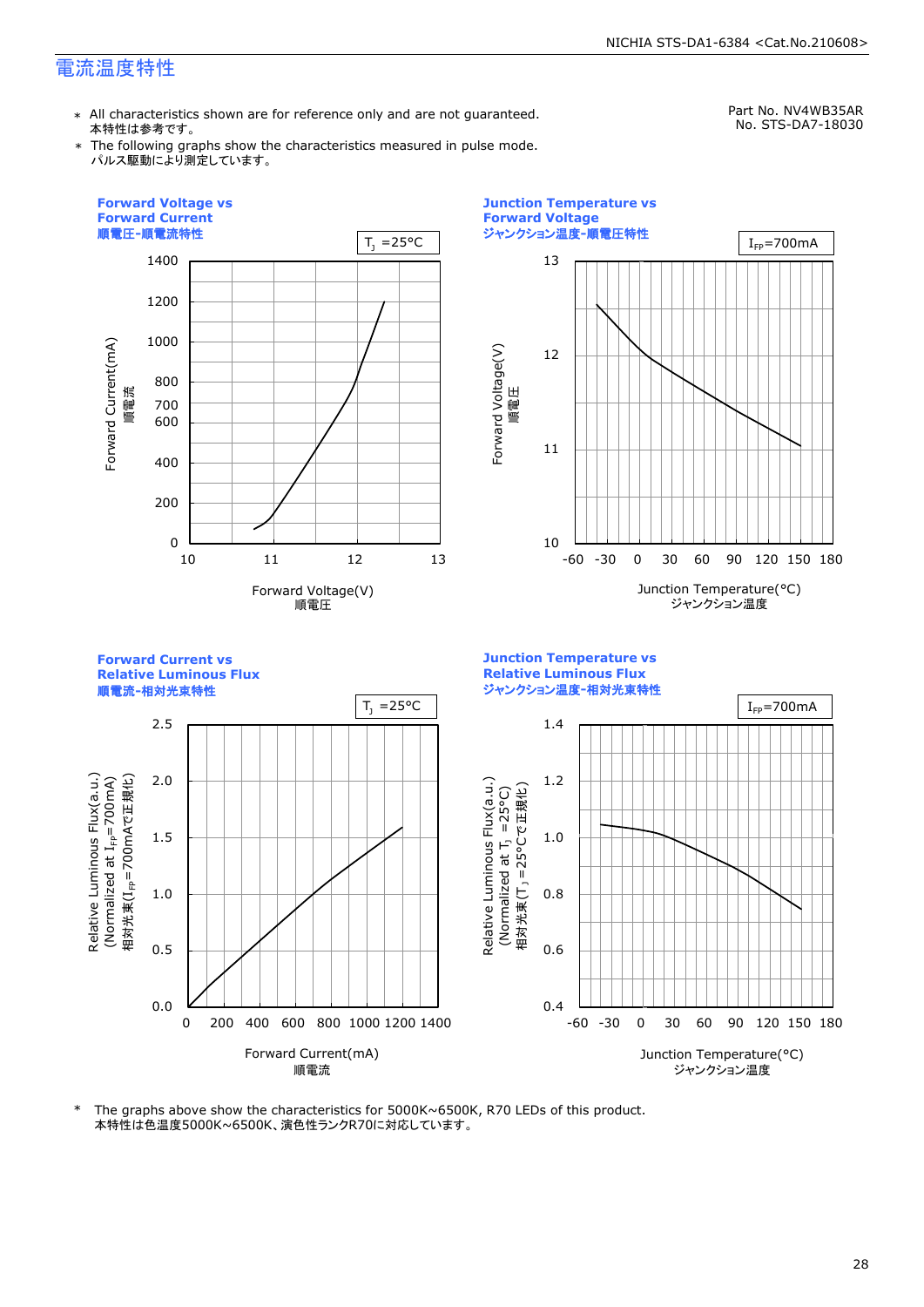\* All characteristics shown are for reference only and are not guaranteed. 本特性は参考です。

Part No. NV4WB35AR No. STS-DA7-18031

\* The following graphs show the characteristics measured in pulse mode. パルス駆動により測定しています。



\* The graphs above show the characteristics for 5000K~6500K, R8000 LEDs of this product. 本特性は色温度5000K~6500K、演色性ランクR8000に対応しています。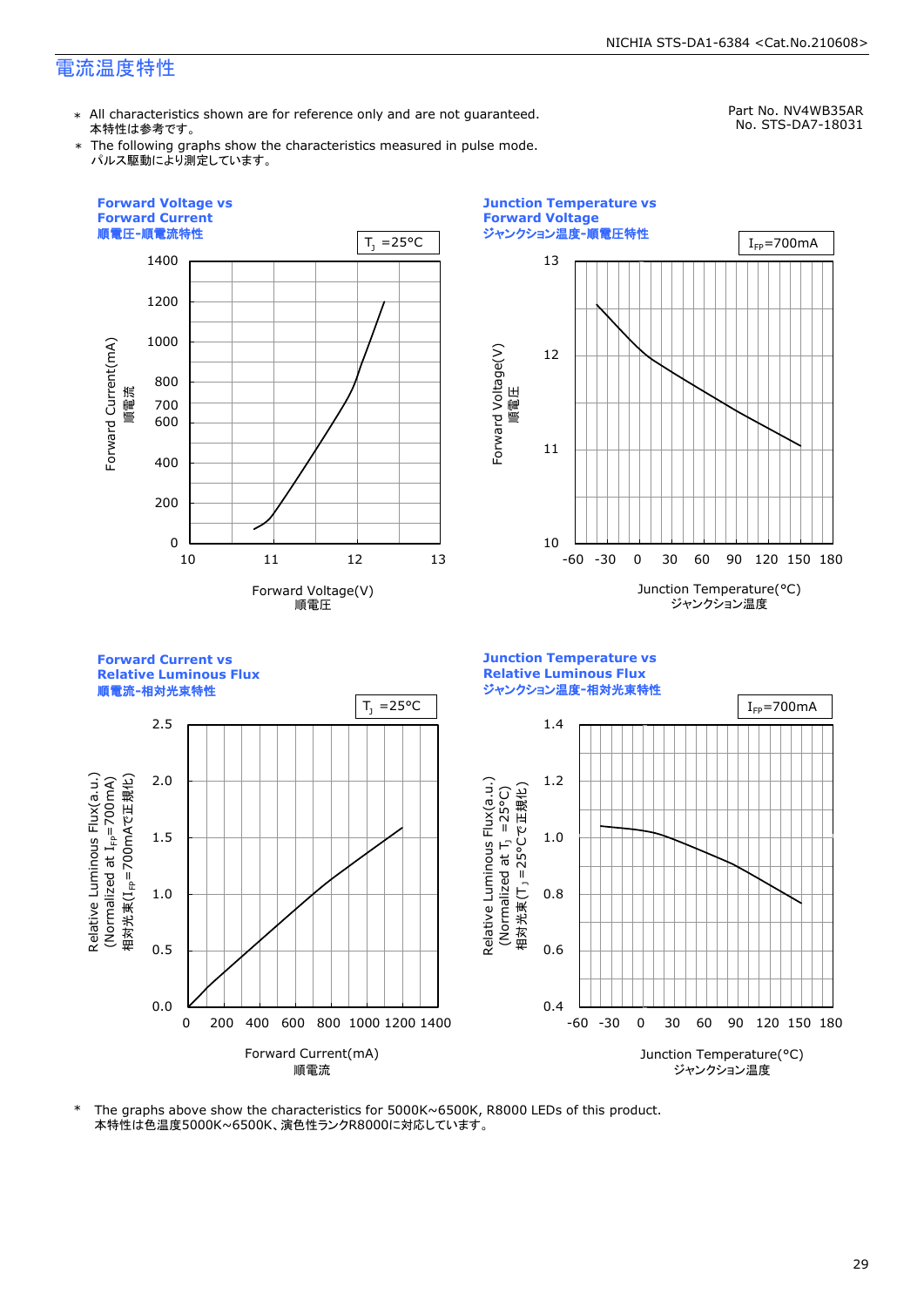\* All characteristics shown are for reference only and are not guaranteed. 本特性は参考です。

Part No. NV4WB35AR No. STS-DA7-18032

\* The following graphs show the characteristics measured in pulse mode. パルス駆動により測定しています。



\* The graphs above show the characteristics for 5000K~6500K, R9080 LEDs of this product. 本特性は色温度5000K~6500K、演色性ランクR9080に対応しています。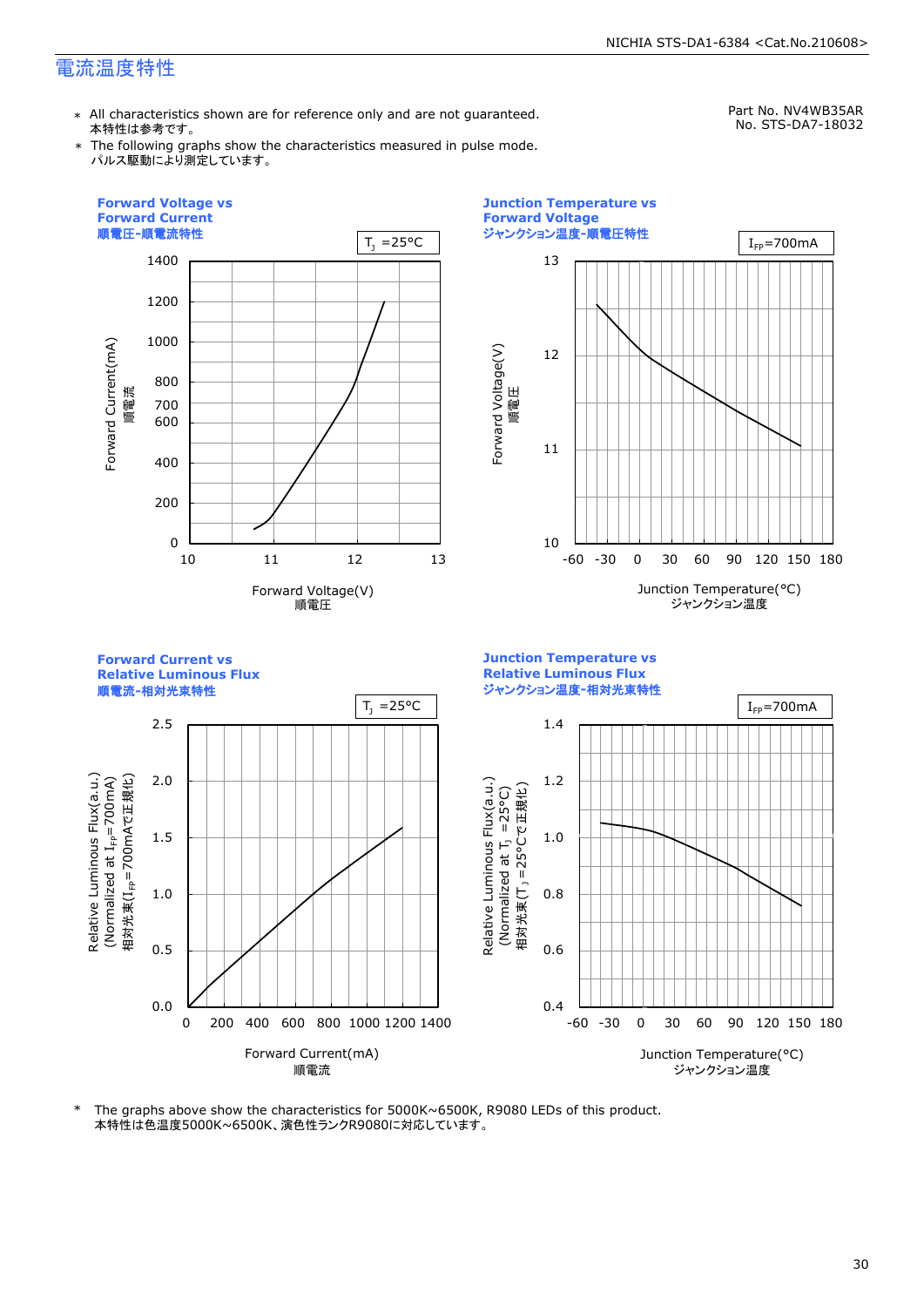- \* All characteristics shown are for reference only and are not guaranteed. 本特性は参考です。
- \* Ine following graphs show th<br>、パルス駆動により測定しています。 The following graphs show the characteristics measured in pulse mode.

Part No. NV4WB35AR No. STS-DA7-18033





\* The graphs above show the characteristics for R70 LEDs of this product. 本特性は演色性ランクR70に対応しています。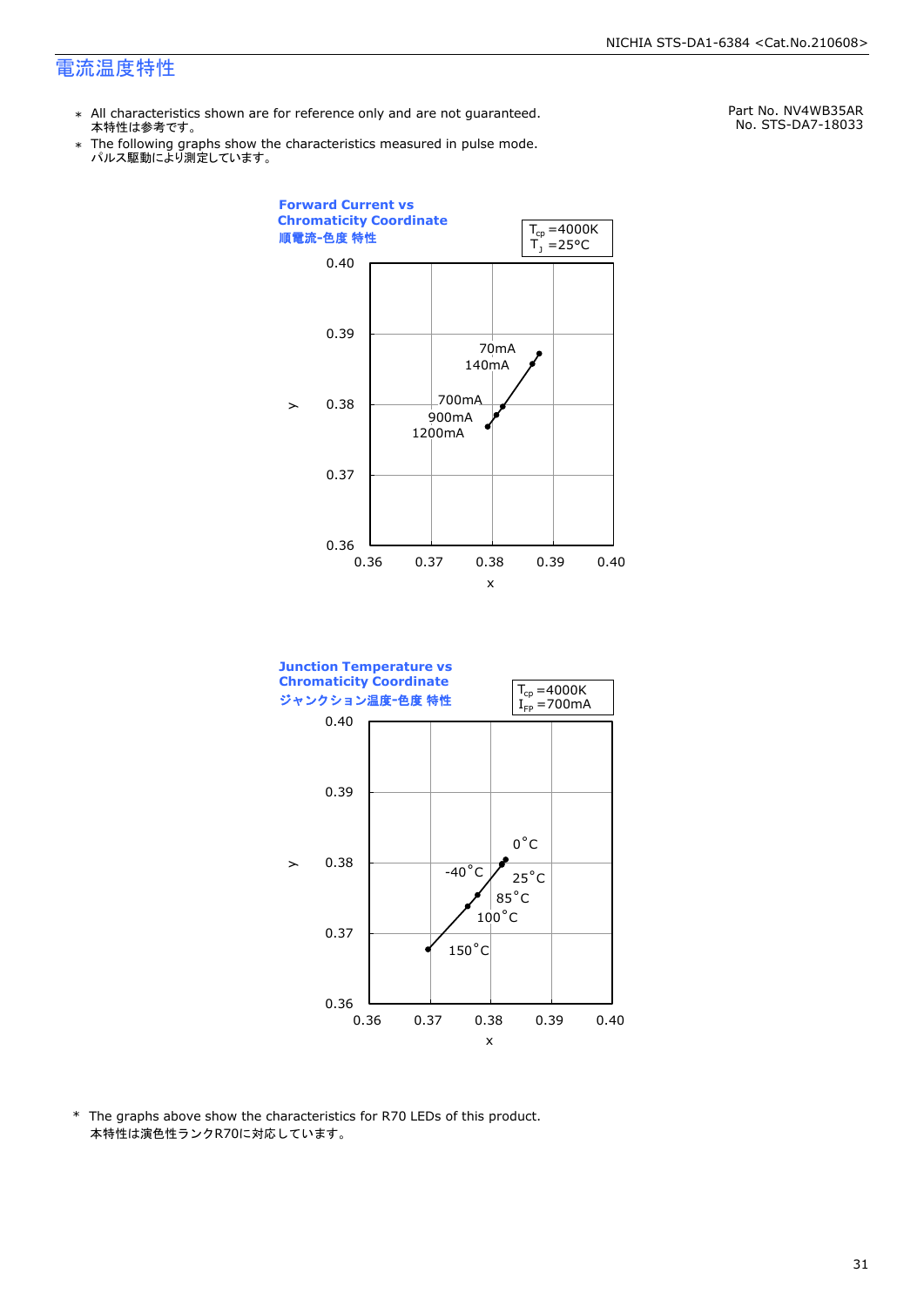- \* All characteristics shown are for reference only and are not guaranteed. 本特性は参考です。
- \* Ine following graphs show th<br>、パルス駆動により測定しています。 The following graphs show the characteristics measured in pulse mode.

Part No. NV4WB35AR No. STS-DA7-18034





\* The graphs above show the characteristics for R8000 LEDs of this product. 本特性は演色性ランクR8000に対応しています。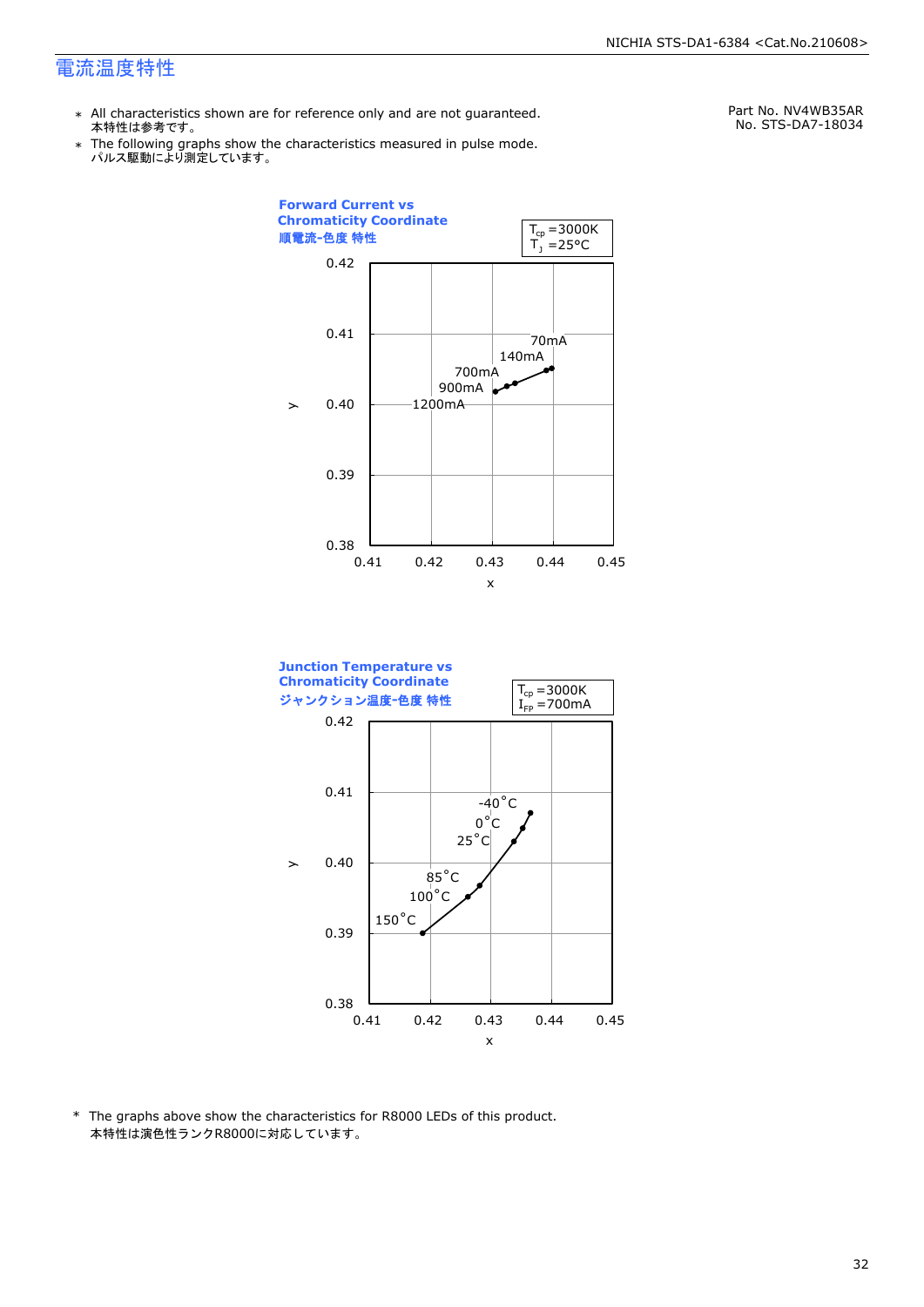- \* All characteristics shown are for reference only and are not guaranteed. 本特性は参考です。
- \* Ine following graphs show th<br>、パルス駆動により測定しています。 The following graphs show the characteristics measured in pulse mode.

Part No. NV4WB35AR No. STS-DA7-18035





\* The graphs above show the characteristics for R9080 LEDs of this product. 本特性は演色性ランクR9080に対応しています。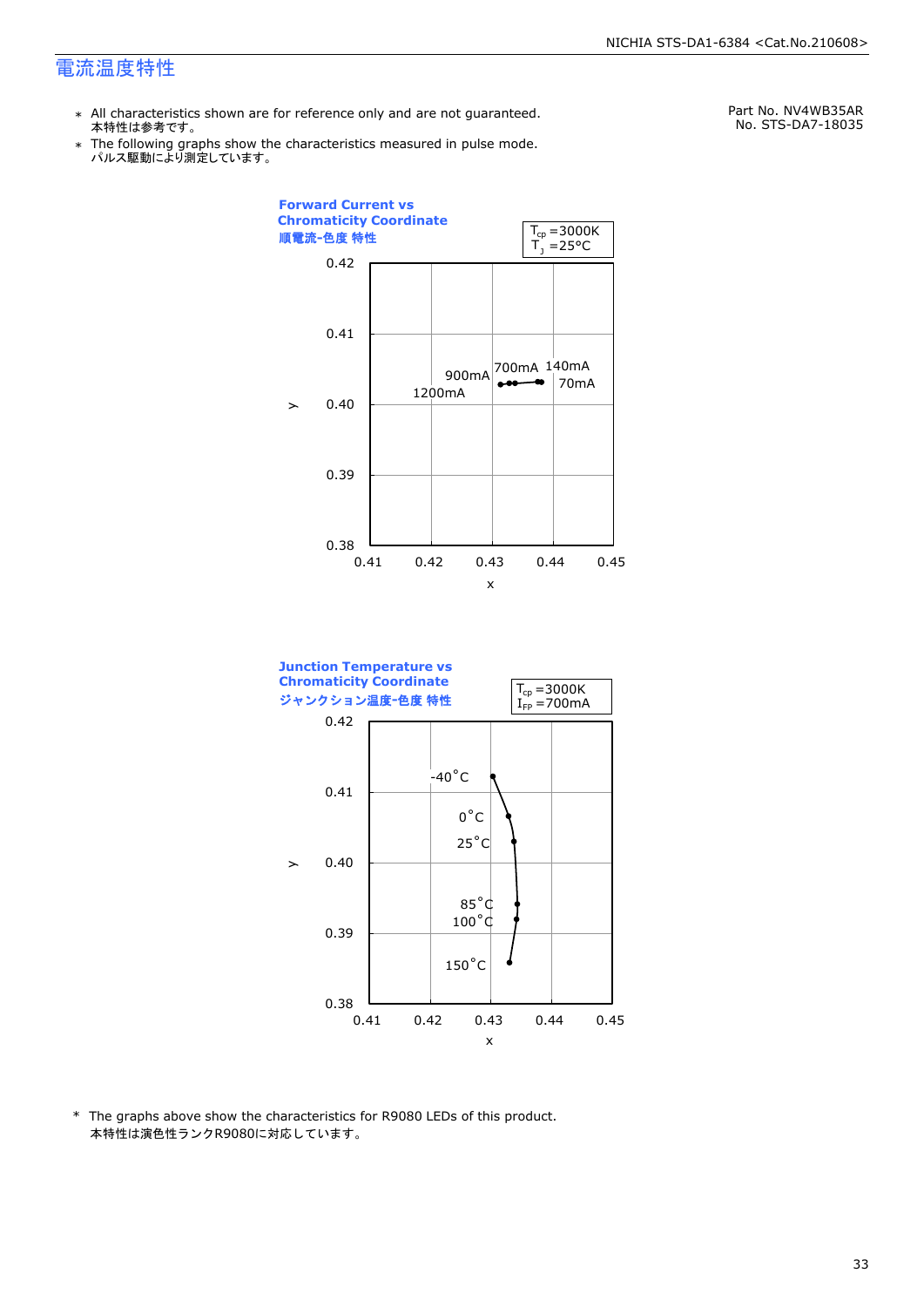- \* All characteristics shown are for reference only and are not guaranteed. 本特性は参考です。
- \* Ine following graphs show th<br>、パルス駆動により測定しています。 The following graphs show the characteristics measured in pulse mode.

Part No. NV4WB35AR No. STS-DA7-18036





\* The graphs above show the characteristics for R70 LEDs of this product. 本特性は演色性ランクR70に対応しています。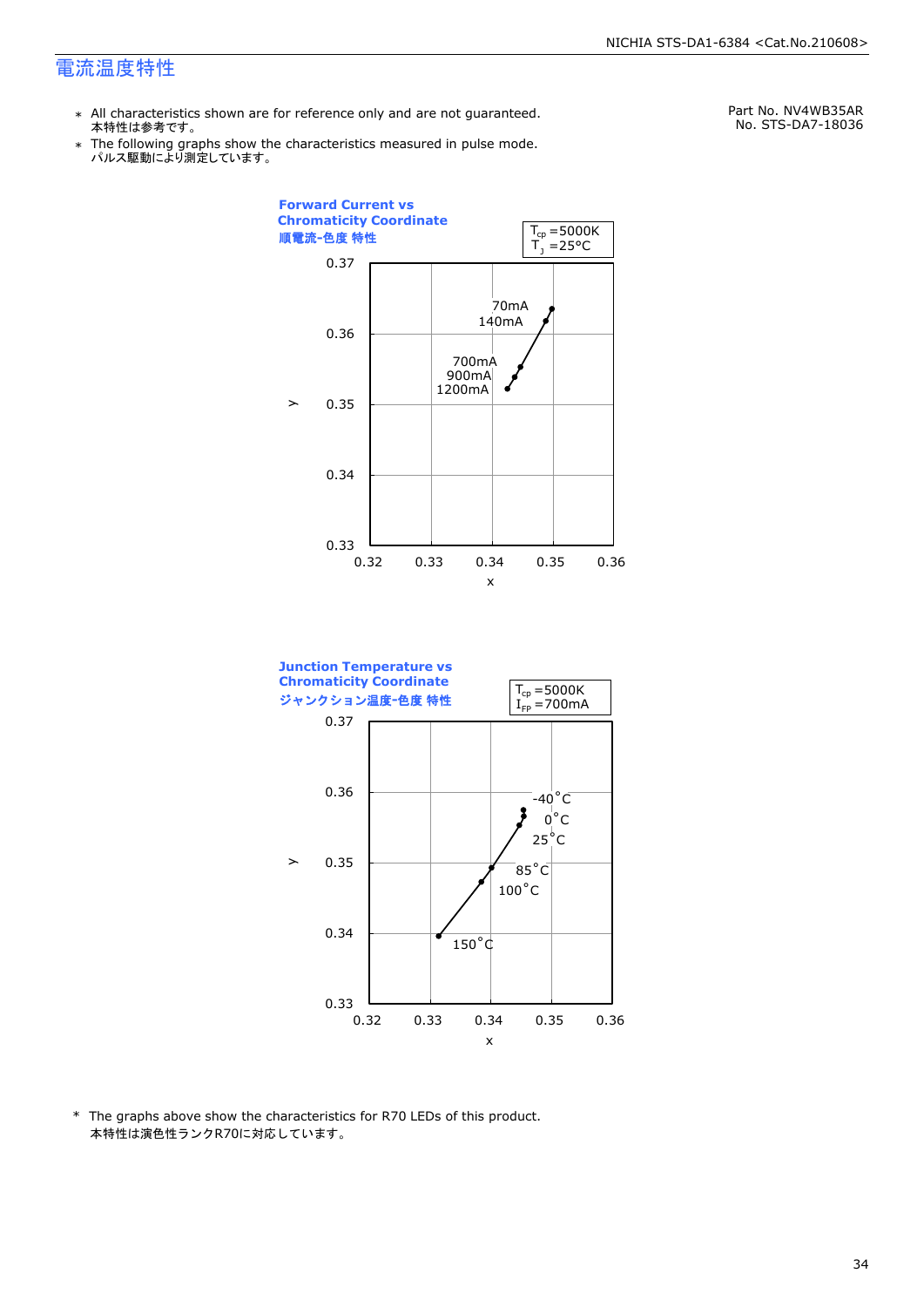- \* All characteristics shown are for reference only and are not guaranteed. 本特性は参考です。
- \* Ine following graphs show th<br>、パルス駆動により測定しています。 The following graphs show the characteristics measured in pulse mode.

Part No. NV4WB35AR No. STS-DA7-18037





\* The graphs above show the characteristics for R8000 LEDs of this product. 本特性は演色性ランクR8000に対応しています。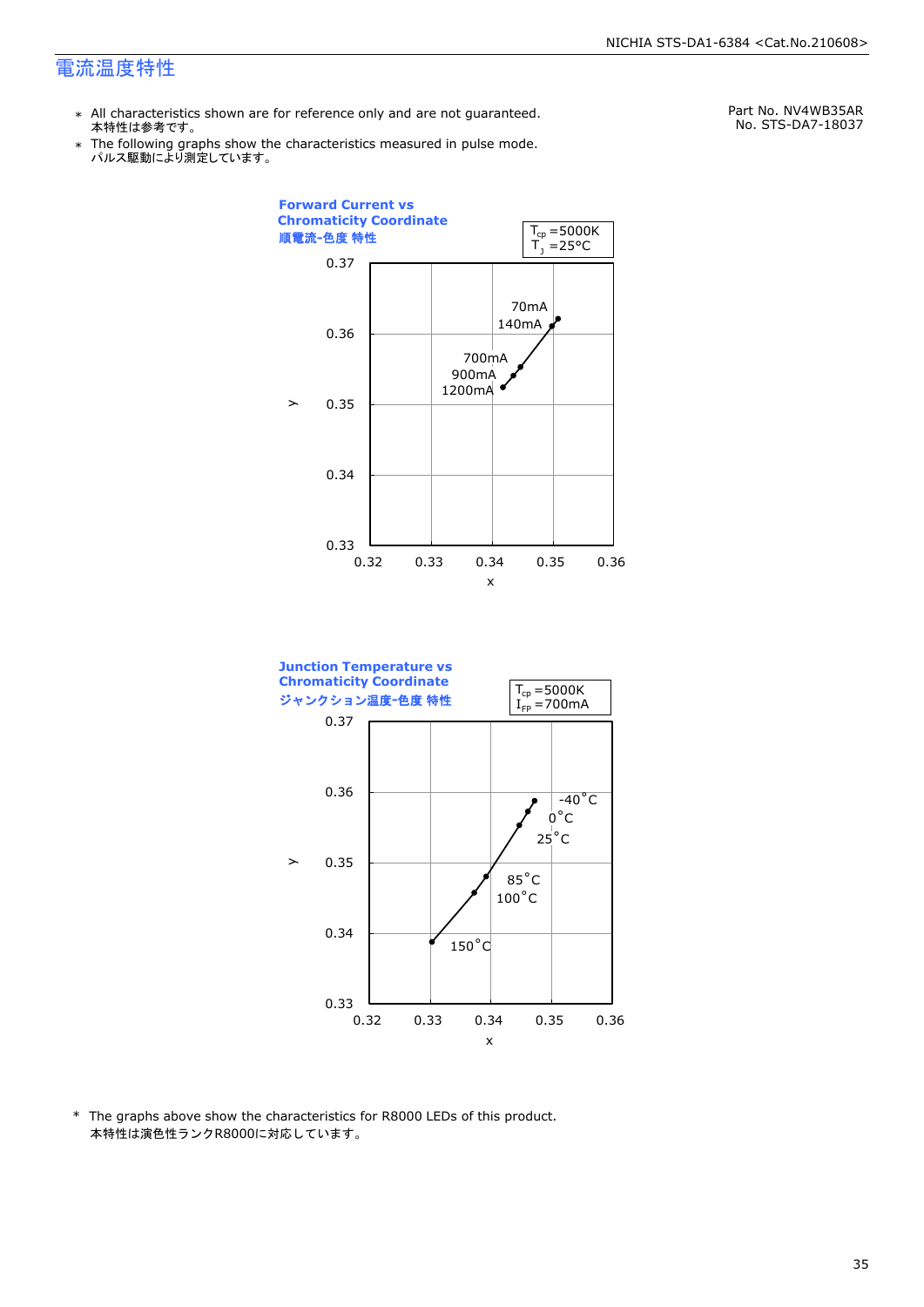- \* All characteristics shown are for reference only and are not guaranteed. 本特性は参考です。
- \* Ine following graphs show th<br>、パルス駆動により測定しています。 The following graphs show the characteristics measured in pulse mode.

Part No. NV4WB35AR No. STS-DA7-18038





\* The graphs above show the characteristics for R9080 LEDs of this product. 本特性は演色性ランクR9080に対応しています。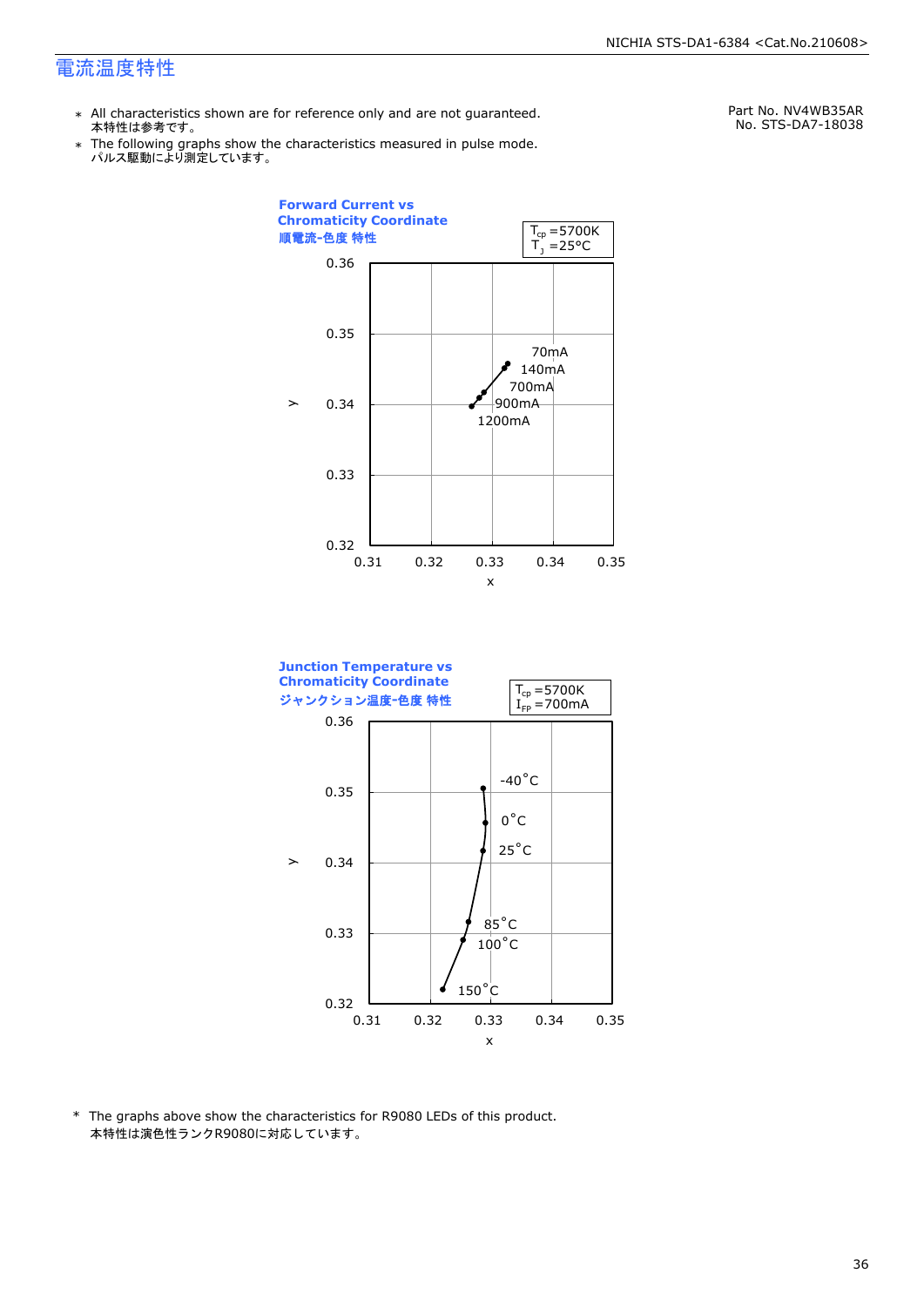## 信頼性

### (1) 試験項目と試験結果

| 試験項目      | 参照規格                            | 試験条件                                                 | 試験時間     | 故障判定<br>基準 No. | 故障数/試験数 |
|-----------|---------------------------------|------------------------------------------------------|----------|----------------|---------|
| はんだ耐熱性    | JEITA ED-4701                   | T <sub>sld</sub> =260°C, 10秒, 2回                     |          |                |         |
| (リフローはんだ) | 300 301                         | (前処理 30°C, 70%, 168 時間)                              |          | #1             | 0/22    |
| はんだ付け性    | <b>JEITA ED-4701</b>            | $T_{\text{std}} = 245 \pm 5^{\circ}$ C, 5秒           |          |                |         |
|           | 303 303A                        | 鉛フリーはんだ(Sn-3.0Ag-0.5Cu)                              |          | #2             | 0/22    |
| 熱衝撃(気相)   |                                 | -40°C(15 分)~100°C(15 分)                              | 100 サイクル | #1             | 0/22    |
| 温湿度サイクル   | <b>JEITA ED-4701</b><br>200 203 | 25°C~65°C~-10°C, 90%RH<br>24 時間/1 サイクル               | 10 サイクル  | #1             | 0/22    |
| 高温保存      | JEITA ED-4701<br>200 201        | $T_A = 100^{\circ}C$                                 | 1000 時間  | #1             | 0/22    |
| 高温高湿保存    | <b>JEITA ED-4701</b><br>100 103 | TA=60°C, RH=90%                                      | 1000 時間  | #1             | 0/22    |
| 低温保存      | JEITA ED-4701<br>200 202        | $T_A = -40$ °C                                       | 1000 時間  | #1             | 0/22    |
| 連続動作      |                                 | $T_A = 25$ °C, I <sub>F</sub> =800mA<br>試験基板は下記注記参照  | 1000 時間  | #1             | 0/22    |
| 高温連続動作    |                                 | $T_A = 85$ °C, I <sub>F</sub> =500mA<br>試験基板は下記注記参照  | 1000 時間  | #1             | 0/22    |
| 高温高湿連続動作  |                                 | 60°C, RH=90%, IF=700mA<br>試験基板は下記注記参照                | 500 時間   | #1             | 0/22    |
| 低温連続動作    |                                 | $T_A = -40$ °C, I <sub>F</sub> =700mA<br>試験基板は下記注記参照 | 1000 時間  | #1             | 0/22    |

注記:

1) 試験基板:Al t=1.5mm、銅箔 t=0.105mm、熱抵抗 RθJA≈9°C/W

2) 測定は LED が常温に戻ってから行います。

### (2) 故障判定基準

| 基準 No. | 項目                  | 条件             | 判定基準            |
|--------|---------------------|----------------|-----------------|
|        | 順電圧(VF)             | $I_F = 700$ mA | >初期値×1.1        |
| #1     | 光束(Φ <sub>v</sub> ) | $I_F = 700$ mA | <初期値×0.7        |
|        | 逆電流(IR)             | $V_R = 5V$     | >初期値×2.0        |
| #2     | はんだぬれ性              | -              | はんだぬれ面積率が 95%未満 |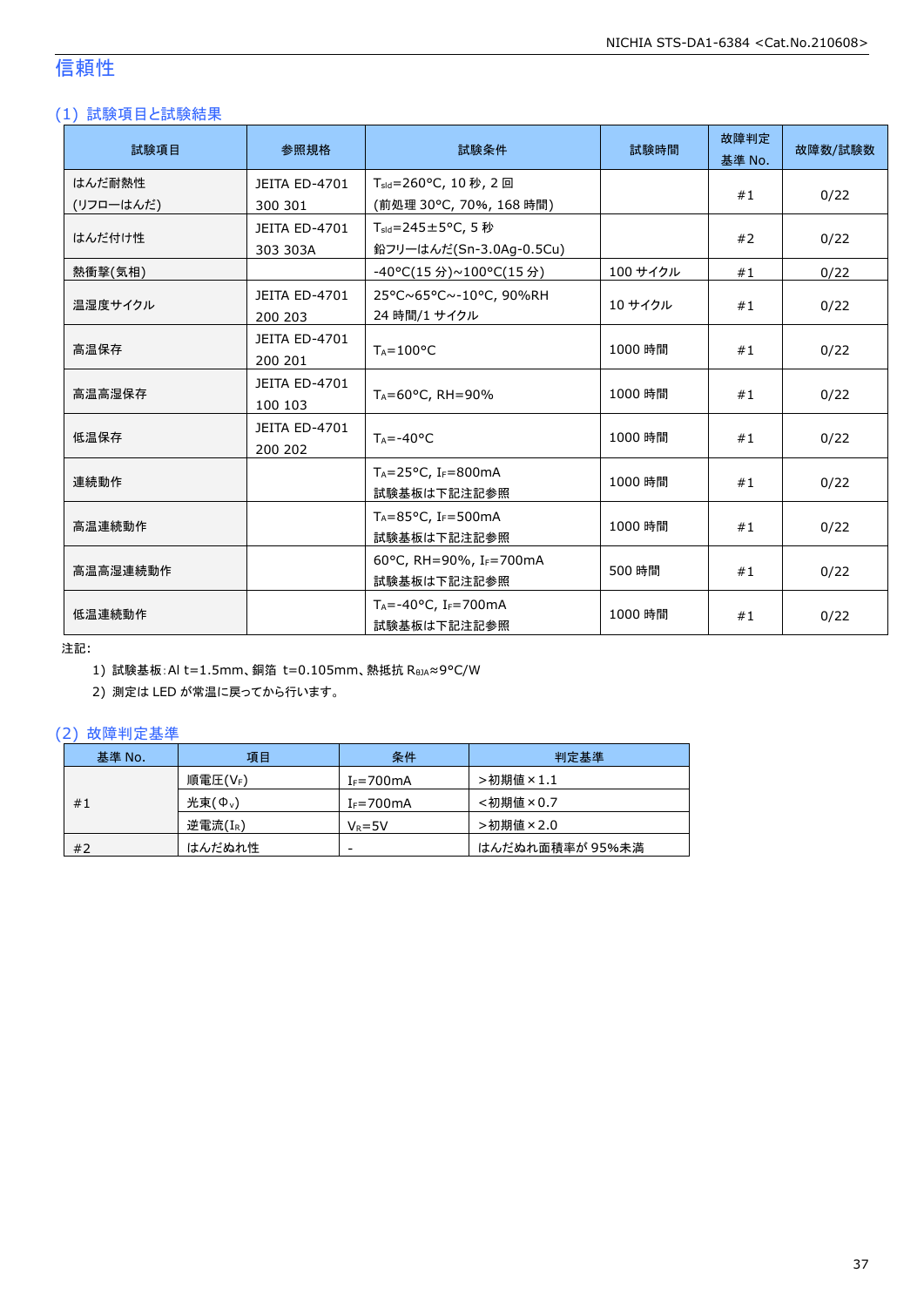### 注意事項

### (1) 保管

| 条件    |           | 温度                   | 湿度       | 期間        |
|-------|-----------|----------------------|----------|-----------|
| 保管    | アルミ防湿袋開封前 | 30°C 以下              | 90%RH 以下 | 納入日より1年以内 |
|       | アルミ防湿袋開封後 | 30°C 以下              | 70%RH 以下 | 168 時間以内  |
| ベーキング |           | $65 \pm 5^{\circ}$ C | -        | 24 時間以上   |

● 本製品は、MSL3 に相当します。MSL については IPC/JEDEC STD-020 をご確認下さい。

- 本製品は、パッケージに吸収された水分がはんだ付け時の熱で気化膨張することにより、界面の剥離が発生し光学的劣化を起こす可能性があります。そ のためお客様にて実装するまでの、吸湿量を最小限に抑えるため防湿梱包を実施しております。アルミ防湿袋に入っているシリカゲルは吸湿が進むと青 色から赤色へ変色します。
- アルミ防湿袋を開封後は上記の条件を越えないようにはんだ付けを完了下さい。万一未使用の LED が残った場合は、シリカゲル入り密閉容器等で保管 下さい。なお当社防湿袋に戻し、再封印することを推奨します。
- 保管期間を過ぎた場合は、ベーキング処理を施して下さい。また、保管期間内に同封してあるシリカゲルの青色が無くなった場合も、同様にベーキングを お願いします。ベーキングは 1 回までとします。
- 電極部分は、金メッキが施されております。腐食性ガス等を含む雰囲気にさらされますと、メッキ表面が変質し、はんだ付け性に問題が生じる事がありま す。保管時は密閉容器等で保管して下さい。なお当社防湿袋に戻し、再封印することを推奨します。
- 実機に使用する部材(パッキン、接着剤など)については、メッキ表面への影響を考慮して、硫黄成分を含有しているものの使用を避けて下さい。メッキの 表面異常は、導通・接続不良に繋がる可能性があります。また、パッキンを使用する場合は、シリコーンゴム材質のものを推奨します。その際、低分子量 のシロキサンによる機器の接点不良に注意して下さい。
- 急激な温度変化のある場所では、結露が起こりますので温度変化の少ない場所に保管して下さい。
- 埃の多い環境での保管は避けて下さい。
- 直射日光や室温を超えるような環境に長期間さらさないで下さい。

### (2) 使用方法

● LED 毎に絶対最大定格を超えないように回路設計を行って下さい。LED 毎に定電流駆動することを推奨致します。また定電圧駆動する場合は、(A)の回 路は LED の順電圧の影響により LED に流れる電流がばらつく可能性がありますので、(B)の回路を推奨します。



- 本製品は、順方向電流駆動でご使用下さい。また、非点灯時には順逆とも電圧がかからないように配慮下さい。特に逆電圧が連続的に加わる状態は、マ イグレーションを発生させる可能性があり、素子にダメージを与える場合がありますので避けて下さい。長時間使用しない場合は、安全のために必ず主電 源スイッチを切って下さい。
- 本製品は LED の諸特性が安定する定格電流の 10%以上でご使用されることを推奨します。
- マトリックス動作をさせる際は、素子にかかる逆方向電圧が最大定格を超えないように注意下さい。
- 雷サージなどの過電圧が LED に加わらないようにして下さい。
- 屋外で使用される場合は、十分な防水対策、湿度対策、塩害対策を施してご使用下さい。

### (3) 取り扱い上の注意

- 素手で本製品を取り扱わないで下さい。表面が汚れ、光学特性に影響を及ぼすことがあります。また場合によっては、製品の変形や断線が起こり、不灯 の原因になることがあります。
- ピンセットで本製品を取り扱う場合は、製品へ過度な圧力を掛けないようにして下さい。樹脂部の傷、欠け、剥がれ、製品の変形や断線が起こり、不灯の 原因となります。
- 本製品を落下させてしまった場合には、製品の変形などが発生することがありますのでご注意下さい。
- 本製品の実装後に基板は積み重ねしないで下さい。実装した基板を重ねると、基板が樹脂部に衝撃を与え樹脂部の傷、欠け、剥がれ、変形・断線、LED 剥がれが発生し、不灯の原因になります。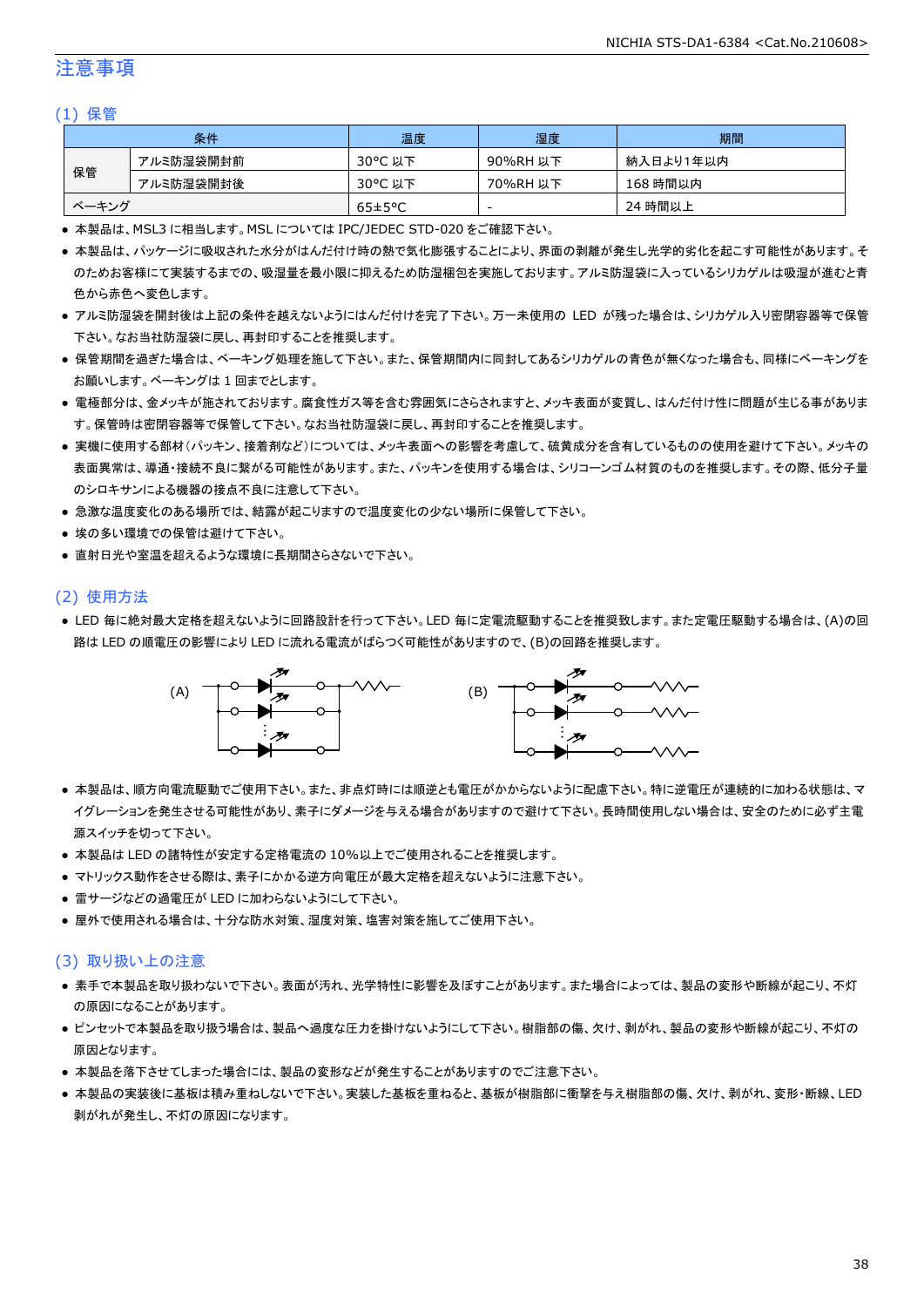### (4) 設計上の注意

- LED を基板にはんだ付けした後の基板分割工程などで基板が曲がると、パッケージ割れが発生することがありますので基板のたわみやねじりに対して極 力ストレスの加わらないような LED 配置にして下さい。
- 基板分割部では LED の取り付け位置によって機械的ストレスが変化しますので、最もストレスが加わらないような位置に配置して下さい。
- 基板分割時は、手割りを避け、専用治具にて行って下さい。
- アルミ基板を使用する際には事前検証を十分行って下さい。使用時の熱ストレスによりはんだクラックが発生する恐れがあります。
- LED 周辺で使用する部材(筐体、パッキン、接着剤、2 次レンズ、レンズカバー、グリスなど)から放出された揮発性有機化合物は、LED の発光面を透過す る可能性があります。特に密閉に近い状態では、これらの揮発性有機化合物が熱や光子エネルギーにさらされると変色が起こり LED の光出力が大幅に 低下したり、色ずれが発生する可能性があります。また、空気の循環をよくすることで、光出力の低下や色ズレが改善されることがあります。予め実機点灯 試験による光学評価で異常なきことの確認をお願いします。
- LED の色度、演色性等の各種特性は実機の状態、実装、使用条件や経時により変化します。実使用上での特性等の変化につきましては、検証および確 認のうえ、ご使用いただきますようお願いします。

### (5) 静電気に対する取り扱い

● 本製品は静電気やサージ電圧に敏感で、素子の損傷や信頼性低下を起こすことがあります。取り扱いに際しては、以下の例を参考に静電気対策を十分 行って下さい。

リストストラップ、導電性衣類、導電靴、導電性床材等による電荷の除去

作業区域内の装置、治具等の接地による電荷の除去

導電性材料による作業台、保管棚等の設置

- 使用機器、治具、装置類や作業区域内は適切に接地をして下さい。また、実装される機器等についてもサージ対策の実施を推奨します。
- 治具、装置類にガラスやプラスチックなどの絶縁体を使用される場合は以下の例を参考に対策を十分行って下さい。

```
 導電性材料による導電化
加湿による帯電防止
除電器(イオナイザ)による電荷の中和
```
- 本製品を機器に実装後、特性検査をする際には、静電気による損傷の有無も併せて確認して頂くようお願いします。電流を下げて(1mA 以下推奨)順電 圧検査又は発光検査を実施することで、損傷の有無は検出できます。
- 損傷した LED には、リーク電流が著しく大きくなる、順方向の立ち上がり電圧が低下する、低電流で発光しなくなる等の異常が現れます。 不合格判定基準: (VF<8.0V at IF=0.5mA)

### (6) 熱の発生

- 本製品をご使用の際は、熱の発生を考慮して下さい。通電時の素子の温度上昇は、実装する基板の熱抵抗や本製品の集合状態により変化します。熱の 集中を避け、本製品周囲の環境条件により最大ジャンクション温度(T」)を超えることがないよう配慮下さい。
- 本製品周囲の温度条件(TA)により使用電流を決め放熱等の処理を施して下さい。
- 熱飽和時の温度についての関係は、次の2つの式で表されます。

1)  $T_J = T_A + R_{\theta JA} \cdot W$  2)  $T_J = T_S + R_{\theta JS} \cdot W$  \*TJ=ジャンクション温度: °C、TA=周囲温度: °C TS=はんだ接合部温度(カソード側): °C

RθJA=ダイスから周囲空気までの熱抵抗: °C/W

RθJS=ダイスから TS測定ポイントまでの熱抵抗: °C/W

W=投入電力(I<sub>F</sub>×V<sub>F</sub>): W



T<sub>S</sub> Measurement Point